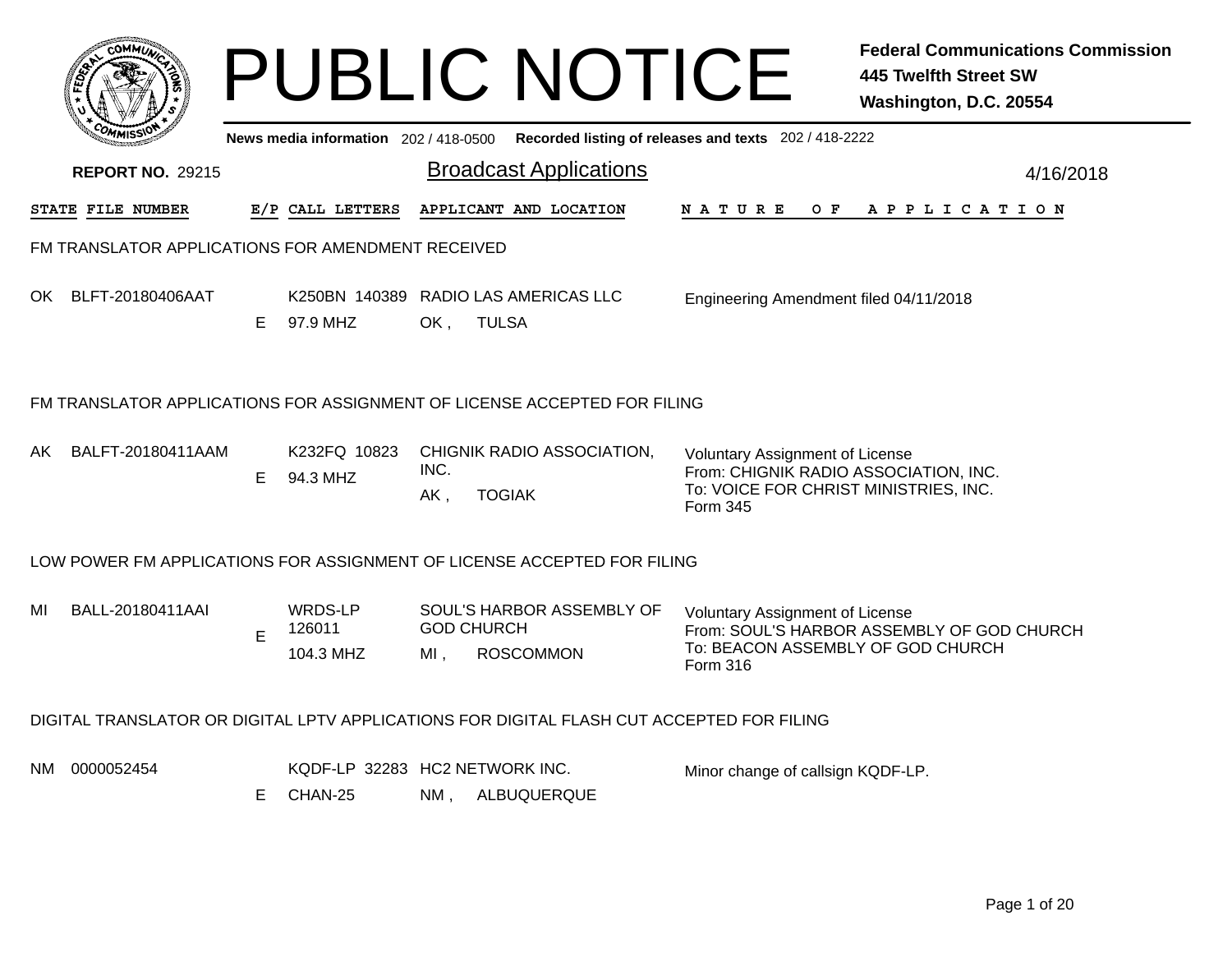|     |                                                                                      |    |                                       |                     | <b>PUBLIC NOTICE</b>                                                             |                                                       | <b>Federal Communications Commission</b><br><b>445 Twelfth Street SW</b><br>Washington, D.C. 20554 |  |  |  |  |  |
|-----|--------------------------------------------------------------------------------------|----|---------------------------------------|---------------------|----------------------------------------------------------------------------------|-------------------------------------------------------|----------------------------------------------------------------------------------------------------|--|--|--|--|--|
|     |                                                                                      |    | News media information 202 / 418-0500 |                     |                                                                                  | Recorded listing of releases and texts 202 / 418-2222 |                                                                                                    |  |  |  |  |  |
|     | <b>REPORT NO. 29215</b>                                                              |    |                                       |                     | <b>Broadcast Applications</b>                                                    |                                                       | 4/16/2018                                                                                          |  |  |  |  |  |
|     | STATE FILE NUMBER                                                                    |    | E/P CALL LETTERS                      |                     | APPLICANT AND LOCATION                                                           | N A T U R E<br>O F                                    | A P P L I C A T I O N                                                                              |  |  |  |  |  |
|     | DIGITAL TRANSLATOR OR DIGITAL LPTV APPLICATIONS FOR DISPLACEMENT ACCEPTED FOR FILING |    |                                       |                     |                                                                                  |                                                       |                                                                                                    |  |  |  |  |  |
| OK. | 0000052042                                                                           | E  | K32MG-D<br>184019<br>CHAN-32          | <b>ENID</b><br>OK,  | THE EDGE SPECTRUM, INC.                                                          | Minor change of callsign K19IR-D.                     |                                                                                                    |  |  |  |  |  |
| СA  | 0000052106                                                                           | E  | KDTS-LD<br>167032<br>CHAN-14          | INC.<br>$CA$ ,      | WORD OF GOD FELLOWSHIP,<br><b>SAN FRANCISCO</b>                                  | Minor change of callsign KDTS-LD.                     |                                                                                                    |  |  |  |  |  |
| ΝY  | 0000052128                                                                           | E. | CHAN-26                               | <b>TRUST</b><br>NY, | W26ES-D 31642 JOHN MESTER INCOME FAMILY<br><b>WHITE LAKE</b>                     | Minor change of callsign W39EB-D.                     |                                                                                                    |  |  |  |  |  |
| мт  | 0000052149                                                                           | E. | K29LQ-D 5812<br>CHAN-29               | MT,                 | <b>BLACKTAIL TV TAX DISTRICT</b><br><b>POLSON</b>                                | Minor change of callsign K41IW-D.                     |                                                                                                    |  |  |  |  |  |
| OH  | 0000052443                                                                           | Е  | CHAN-32                               | OH,                 | W44CR-D 49432 NORTHEASTERN EDUCATIONAL<br>TELEVISION OF OHIO, INC.<br>YOUNGSTOWN | Minor change of callsign W44CR-D.                     |                                                                                                    |  |  |  |  |  |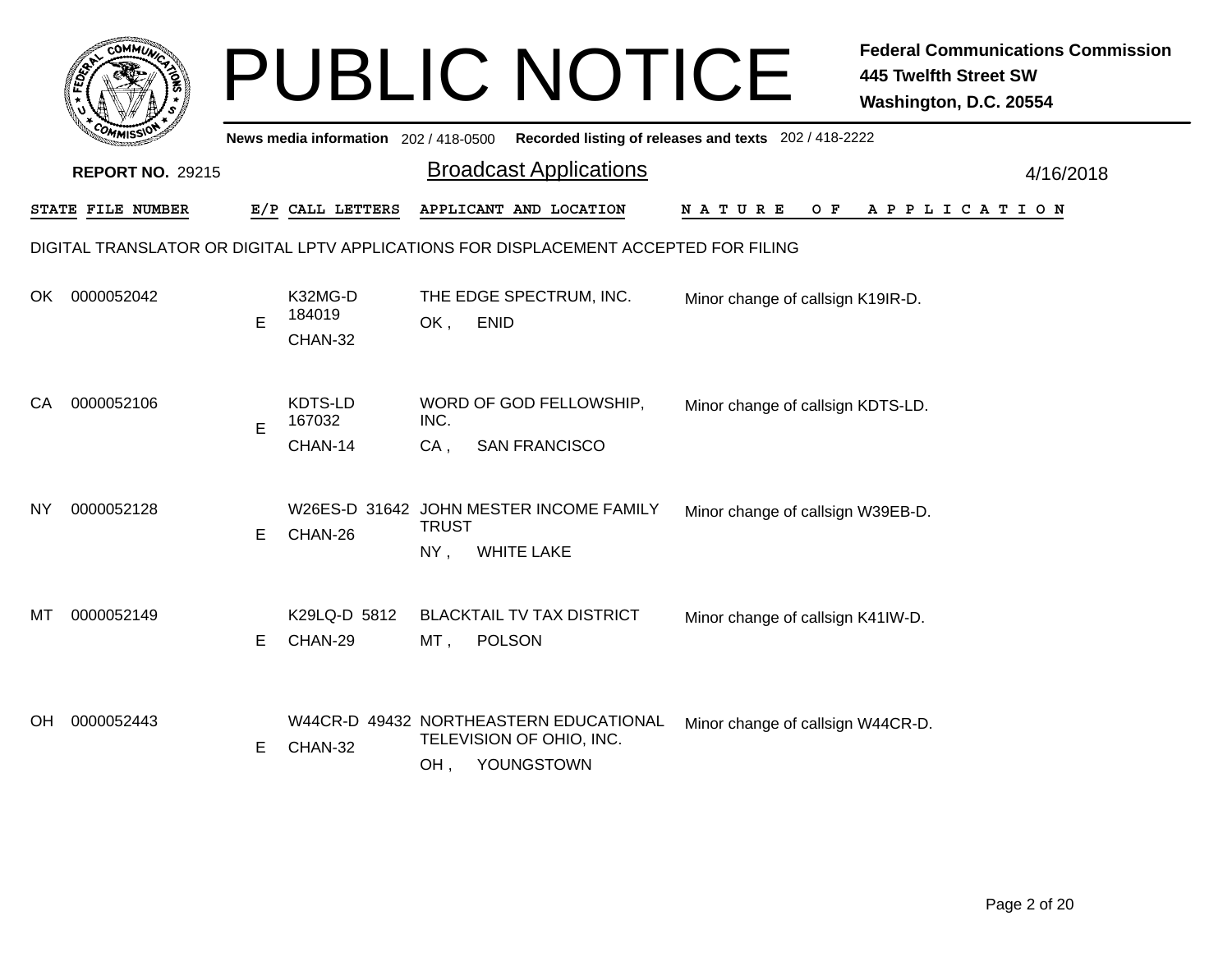|     | сомми                                                                                |    |                                           |             | <b>PUBLIC NOTICE</b>                                        |                                   | <b>Federal Communications Commission</b><br><b>445 Twelfth Street SW</b><br>Washington, D.C. 20554 |  |  |  |  |  |
|-----|--------------------------------------------------------------------------------------|----|-------------------------------------------|-------------|-------------------------------------------------------------|-----------------------------------|----------------------------------------------------------------------------------------------------|--|--|--|--|--|
|     |                                                                                      |    | News media information 202 / 418-0500     |             | Recorded listing of releases and texts 202 / 418-2222       |                                   |                                                                                                    |  |  |  |  |  |
|     | <b>REPORT NO. 29215</b>                                                              |    |                                           |             | <b>Broadcast Applications</b>                               |                                   | 4/16/2018                                                                                          |  |  |  |  |  |
|     | STATE FILE NUMBER                                                                    |    | E/P CALL LETTERS                          |             | APPLICANT AND LOCATION                                      | N A T U R E<br>O F                | APPLICATION                                                                                        |  |  |  |  |  |
|     | DIGITAL TRANSLATOR OR DIGITAL LPTV APPLICATIONS FOR DISPLACEMENT ACCEPTED FOR FILING |    |                                           |             |                                                             |                                   |                                                                                                    |  |  |  |  |  |
| MI  | 0000052445                                                                           | E  | K50GU-D<br>130107<br>CHAN-17              | MT,         | POPLAR TV DISTRICT<br><b>POPLAR</b>                         | Minor change of callsign K50GU-D. |                                                                                                    |  |  |  |  |  |
| IA  | 0000052452                                                                           | E. | CHAN-30                                   | INC.<br>IA, | KRPG-LP 31926 HC2 BROADCASTING LICENSE<br><b>DES MOINES</b> | Minor change of callsign KRPG-LP. |                                                                                                    |  |  |  |  |  |
| GA. | 0000052455                                                                           | E  | WUVM-LP 69785 HC2 NETWORK INC.<br>CHAN-8  | GA,         | <b>ATLANTA</b>                                              | Minor change of callsign WUVM-LP. |                                                                                                    |  |  |  |  |  |
| ТX  | 0000052456                                                                           | E  | KAXW-LP 52928 HC2 NETWORK INC.<br>CHAN-35 | $TX$ ,      | <b>MULLIN</b>                                               | Minor change of callsign KAXW-LD. |                                                                                                    |  |  |  |  |  |
| OK. | 0000052463                                                                           | E  | KUOC-LD<br>188842<br>CHAN-27              | OK,         | DTV AMERICA CORPORATION<br><b>ENID</b>                      | Minor change of callsign KUOC-LD. |                                                                                                    |  |  |  |  |  |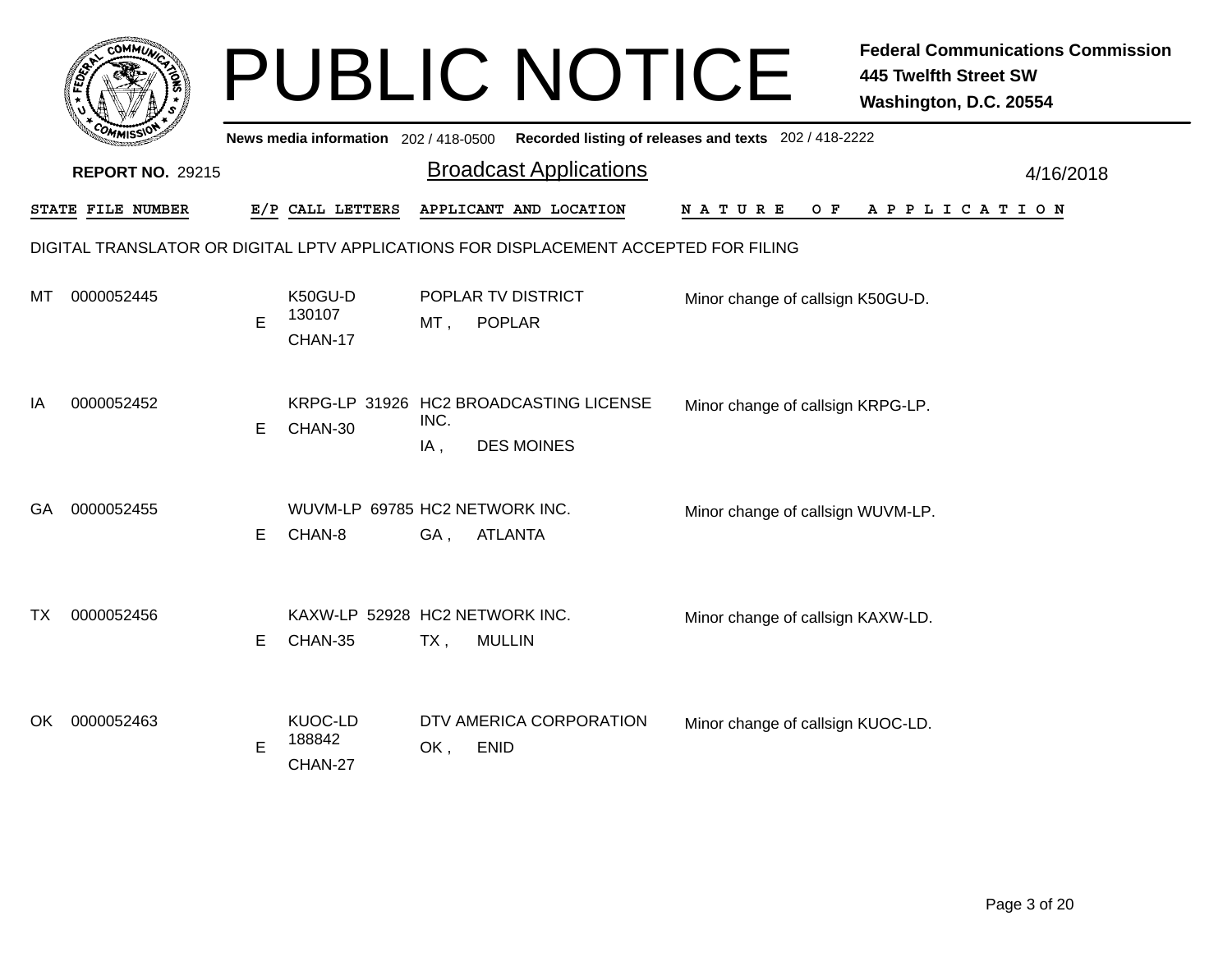|           | соммы                                                                                |    |                                             |        | <b>PUBLIC NOTICE</b>                                              |                                                       | <b>Federal Communications Commission</b><br><b>445 Twelfth Street SW</b><br>Washington, D.C. 20554 |  |  |  |  |  |
|-----------|--------------------------------------------------------------------------------------|----|---------------------------------------------|--------|-------------------------------------------------------------------|-------------------------------------------------------|----------------------------------------------------------------------------------------------------|--|--|--|--|--|
|           |                                                                                      |    | News media information 202 / 418-0500       |        |                                                                   | Recorded listing of releases and texts 202 / 418-2222 |                                                                                                    |  |  |  |  |  |
|           | <b>REPORT NO. 29215</b>                                                              |    |                                             |        | <b>Broadcast Applications</b>                                     |                                                       | 4/16/2018                                                                                          |  |  |  |  |  |
|           | STATE FILE NUMBER                                                                    |    | E/P CALL LETTERS                            |        | APPLICANT AND LOCATION                                            | N A T U R E<br>O F                                    | A P P L I C A T I O N                                                                              |  |  |  |  |  |
|           | DIGITAL TRANSLATOR OR DIGITAL LPTV APPLICATIONS FOR DISPLACEMENT ACCEPTED FOR FILING |    |                                             |        |                                                                   |                                                       |                                                                                                    |  |  |  |  |  |
| NC.       | 0000052464                                                                           | E  | W31AZ-D 9058<br>CHAN-16                     | $NC$ . | <b>CAROLINA CHRISTIAN</b><br>BROADCASTING, INC.<br>HENDERSONVILLE | Minor change of callsign W31AZ-D.                     |                                                                                                    |  |  |  |  |  |
| <b>SC</b> | 0000052465                                                                           | E  | W28DB-D 67372 CAROLINA CHRISTIAN<br>CHAN-15 | SC.    | <b>BROADCASTING, INC.</b><br><b>HONEA PATH</b>                    | Minor change of callsign W28DB-D.                     |                                                                                                    |  |  |  |  |  |
| AL        | 0000052466                                                                           | E  | WDSF-LD<br>183641<br>CHAN-36                | AL,    | DTV AMERICA CORPORATION<br><b>MONTGOMERY</b>                      | Minor change of callsign WDSF-LD.                     |                                                                                                    |  |  |  |  |  |
| UT        | 0000052467                                                                           | E  | <b>KBTU-LD</b><br>125589<br>CHAN-15         | UT,    | <b>HC2 BROADCASTING INC.</b><br><b>SALT LAKE CITY</b>             | Minor change of callsign KBTU-LD.                     |                                                                                                    |  |  |  |  |  |
| NM.       | 0000052470                                                                           | E. | CHAN-28                                     | NM,    | KUMI-LD 183558 DTV AMERICA CORPORATION<br><b>SANTA FE</b>         | Minor change of callsign KWPL-LD.                     |                                                                                                    |  |  |  |  |  |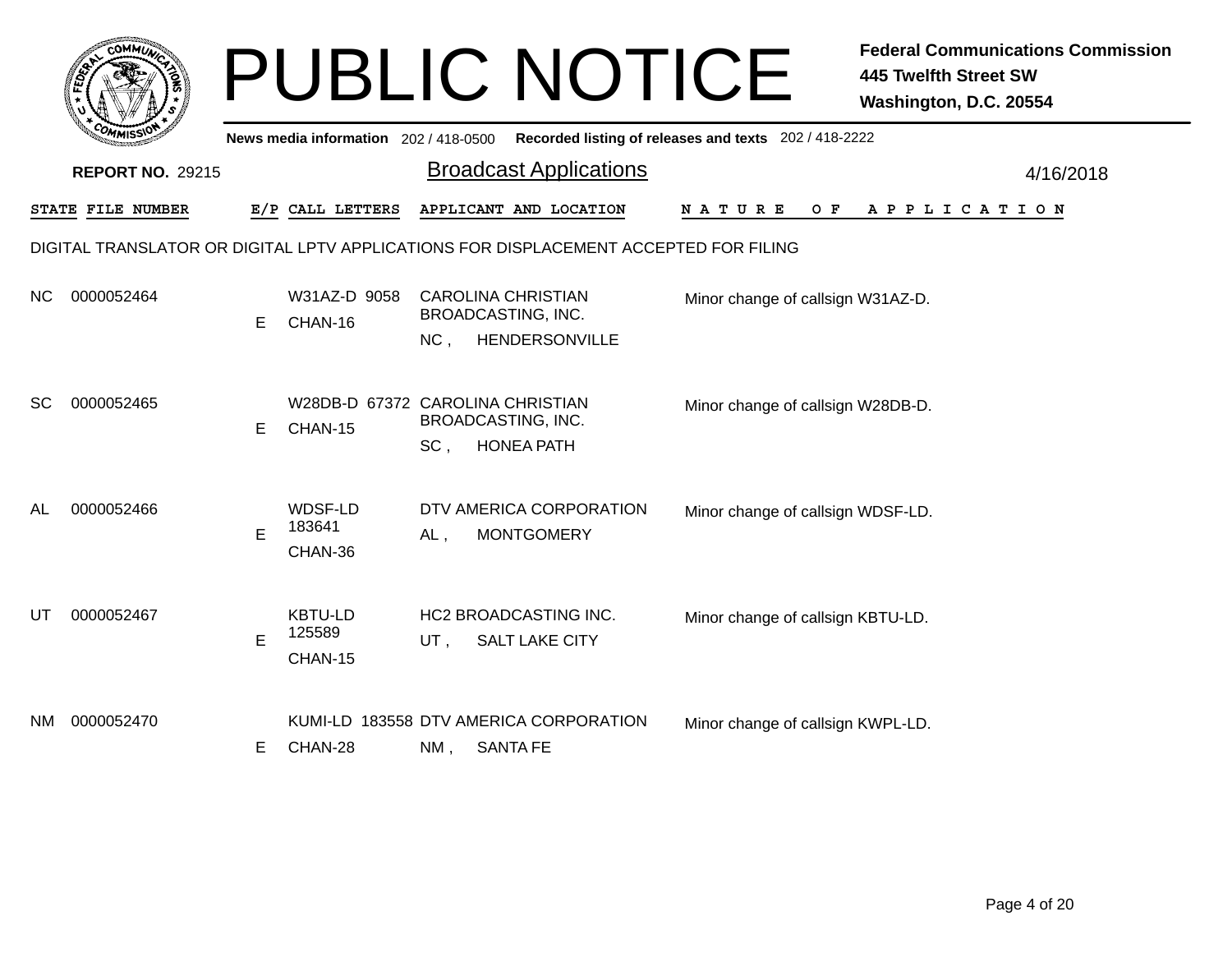|     |                                                                                      |   |                                       | <b>PUBLIC NOTICE</b><br><b>445 Twelfth Street SW</b><br>Washington, D.C. 20554                                          | <b>Federal Communications Commission</b> |  |  |  |  |  |  |
|-----|--------------------------------------------------------------------------------------|---|---------------------------------------|-------------------------------------------------------------------------------------------------------------------------|------------------------------------------|--|--|--|--|--|--|
|     |                                                                                      |   | News media information 202 / 418-0500 | Recorded listing of releases and texts 202 / 418-2222                                                                   |                                          |  |  |  |  |  |  |
|     | <b>REPORT NO. 29215</b>                                                              |   |                                       | <b>Broadcast Applications</b>                                                                                           | 4/16/2018                                |  |  |  |  |  |  |
|     | STATE FILE NUMBER                                                                    |   | E/P CALL LETTERS                      | APPLICANT AND LOCATION<br>NATURE<br>O F<br>APPLICATION                                                                  |                                          |  |  |  |  |  |  |
|     | DIGITAL TRANSLATOR OR DIGITAL LPTV APPLICATIONS FOR DISPLACEMENT ACCEPTED FOR FILING |   |                                       |                                                                                                                         |                                          |  |  |  |  |  |  |
| CA. | 0000052471                                                                           | Е | <b>KFUL-LD 14001</b><br>CHAN-23       | KJLA, LLC<br>Minor change of callsign KFUL-LD.<br>$CA$ ,<br><b>SAN LUIS OBISPO</b>                                      |                                          |  |  |  |  |  |  |
| NV. | 0000052473                                                                           | Е | <b>KLSV-LD 5339</b><br>CHAN-21        | <b>BILTMORE BROADCASTING LAS</b><br>Minor change of callsign KLSV-LD.<br>VEGAS, INC.<br><b>LAS VEGAS</b><br>NV,         |                                          |  |  |  |  |  |  |
| CA. | 0000052475                                                                           | E | CHAN-31                               | KBAB-LD 14003 BILTMORE BROADCASTING<br>Minor change of callsign KBAB-LD.<br>SANTA BARBARA, INC.<br>SANTA BARBARA<br>CA. |                                          |  |  |  |  |  |  |
| MТ  | 0000052477                                                                           | Е | CHAN-22                               | K42FP-D 125542 HINSDALE TV DISTRICT<br>Minor change of callsign K42FP-D.<br>$MT$ ,<br><b>HINSDALE</b>                   |                                          |  |  |  |  |  |  |
| MТ  | 0000052478                                                                           | Е | CHAN-24                               | K39GF-D 125637 VALLEY COUNTY TV DISTRICT<br>Minor change of callsign K39GF-D.<br><b>FORT PECK</b><br>MT,                |                                          |  |  |  |  |  |  |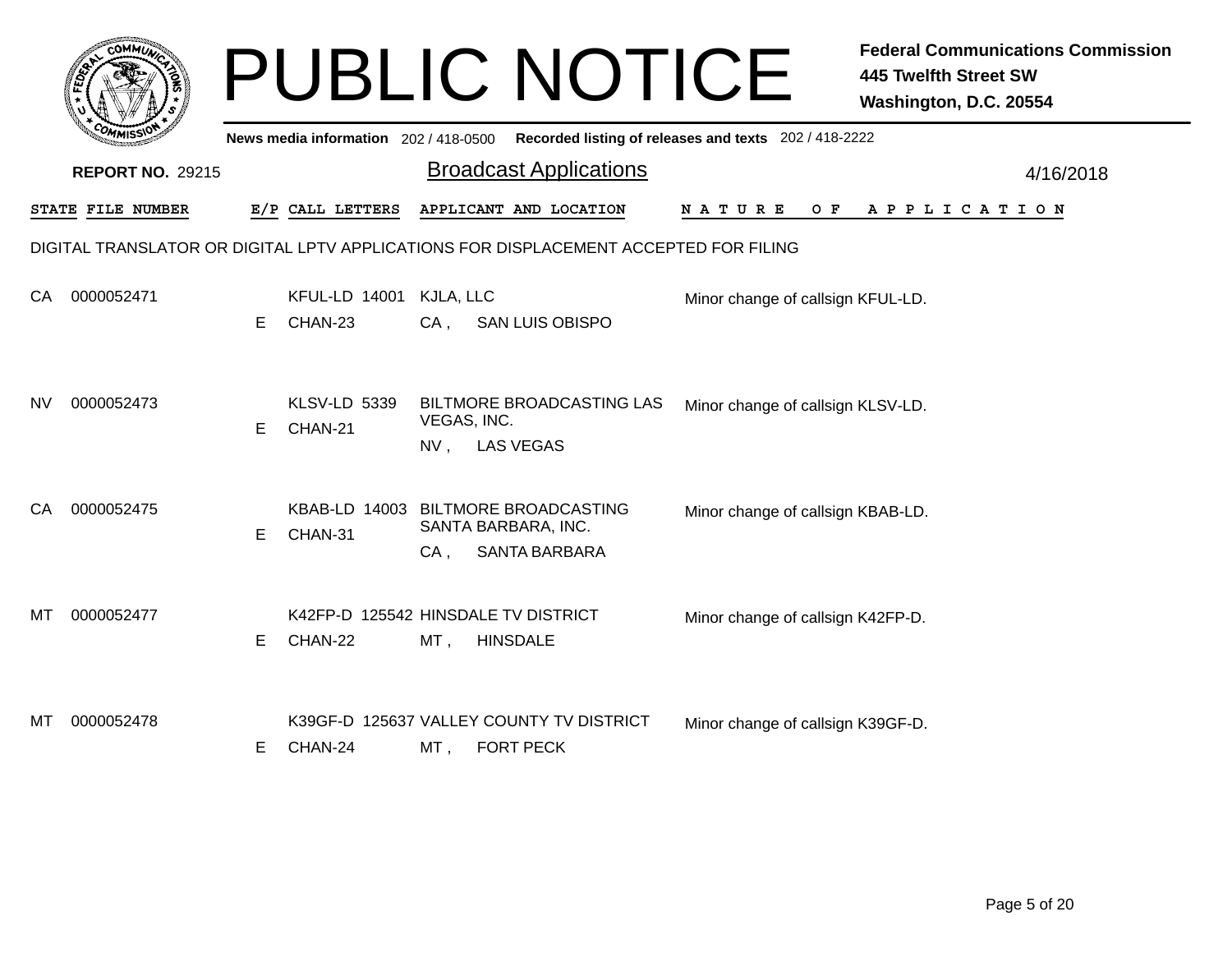|     |                         |    |                                       | <b>PUBLIC NOTICE</b>                                                                       |                                                       | <b>Federal Communications Commission</b><br><b>445 Twelfth Street SW</b><br>Washington, D.C. 20554 |
|-----|-------------------------|----|---------------------------------------|--------------------------------------------------------------------------------------------|-------------------------------------------------------|----------------------------------------------------------------------------------------------------|
|     |                         |    | News media information 202 / 418-0500 |                                                                                            | Recorded listing of releases and texts 202 / 418-2222 |                                                                                                    |
|     | <b>REPORT NO. 29215</b> |    |                                       | <b>Broadcast Applications</b>                                                              |                                                       | 4/16/2018                                                                                          |
|     | STATE FILE NUMBER       |    | E/P CALL LETTERS                      | APPLICANT AND LOCATION                                                                     | N A T U R E<br>O F                                    | A P P L I C A T I O N                                                                              |
|     |                         |    |                                       | DIGITAL TRANSLATOR OR DIGITAL LPTV APPLICATIONS FOR DISPLACEMENT ACCEPTED FOR FILING       |                                                       |                                                                                                    |
| мт  | 0000052479              | E. | CHAN-22                               | K41BT-D 69709 VALLEY COUNTY TELEVISION<br><b>DISTRICT#1</b><br><b>FORT PECK</b><br>MT .    | Minor change of callsign K41BT-D.                     |                                                                                                    |
| МT  | 0000052480              | E. | CHAN-26                               | K43CQ-D 69712 VALLEY COUNTY TELEVISION<br><b>DISTRICT #1</b><br>MT,<br><b>FORT PECK</b>    | Minor change of callsign K43CQ-D.                     |                                                                                                    |
| мт  | 0000052482              | E. | CHAN-36                               | K45CH-D 69718 VALLEY COUNTY TELEVISION<br><b>DISTRICT#1</b><br>$MT$ ,<br><b>FORT PECK</b>  | Minor change of callsign K45CH-D.                     |                                                                                                    |
| MТ  | 0000052483              | E. | CHAN-31                               | K47CY-D 69706 VALLEY COUNTY TELEVISION<br><b>DISTRICT #1</b><br><b>FORT PECK</b><br>$MT$ , | Minor change of callsign K47CY-D.                     |                                                                                                    |
| MT. | 0000052484              | E. | CHAN-35                               | K49CF-D 69711 VALLEY COUNTY TELEVISION<br><b>DISTRICT #1</b><br><b>FORT PECK</b><br>MT,    | Minor change of callsign K49CF-D.                     |                                                                                                    |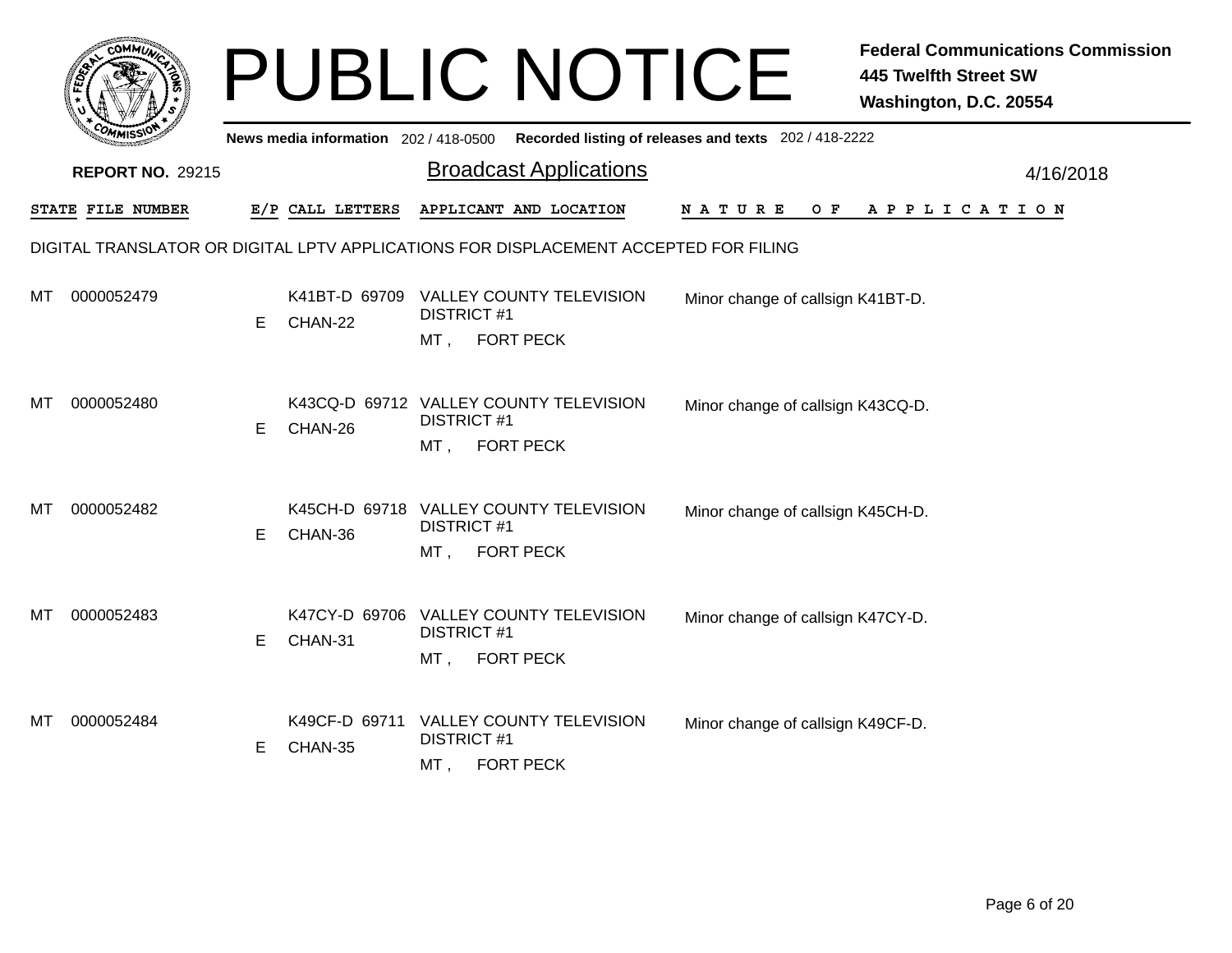|     |                                                                                      |    |                                       |                               | <b>PUBLIC NOTICE</b>                                         |                                                       | <b>Federal Communications Commission</b><br><b>445 Twelfth Street SW</b><br>Washington, D.C. 20554 |  |  |  |  |
|-----|--------------------------------------------------------------------------------------|----|---------------------------------------|-------------------------------|--------------------------------------------------------------|-------------------------------------------------------|----------------------------------------------------------------------------------------------------|--|--|--|--|
|     |                                                                                      |    | News media information 202 / 418-0500 |                               |                                                              | Recorded listing of releases and texts 202 / 418-2222 |                                                                                                    |  |  |  |  |
|     | <b>REPORT NO. 29215</b>                                                              |    |                                       |                               | <b>Broadcast Applications</b>                                |                                                       | 4/16/2018                                                                                          |  |  |  |  |
|     | STATE FILE NUMBER                                                                    |    | E/P CALL LETTERS                      |                               | APPLICANT AND LOCATION                                       | N A T U R E<br>O F                                    | A P P L I C A T I O N                                                                              |  |  |  |  |
|     | DIGITAL TRANSLATOR OR DIGITAL LPTV APPLICATIONS FOR DISPLACEMENT ACCEPTED FOR FILING |    |                                       |                               |                                                              |                                                       |                                                                                                    |  |  |  |  |
| MТ  | 0000052485                                                                           | E. | CHAN-33                               | <b>DISTRICT #1</b><br>$MT$ .  | K51BA-D 69719 VALLEY COUNTY TELEVISION<br><b>FORT PECK</b>   | Minor change of callsign K51BA-D.                     |                                                                                                    |  |  |  |  |
| AZ. | 0000052489                                                                           | E. | K43IB-D 13107<br>CHAN-31              | ASU<br>AZ,                    | ARIZONA BD. OF REGENTS FOR<br><b>GLOBE-MIAMI</b>             | Minor change of callsign K43IB-D.                     |                                                                                                    |  |  |  |  |
| UT  | 0000052490                                                                           | E  | K50LW-D<br>182804<br>CHAN-22          | AIRWAVES, INC.<br>UT,         | <b>LOGAN</b>                                                 | Minor change of callsign K50LW-D.                     |                                                                                                    |  |  |  |  |
| МT  | 0000052491                                                                           | E. | CHAN-26                               | <b>DISTRICT NO. 1</b><br>MT , | K38LV-D 168742 CLARKS FORK VALLEY TV<br><b>BRIDGER, ETC.</b> | Minor change of callsign K38LV-D.                     |                                                                                                    |  |  |  |  |
| NV  | 0000052494                                                                           | E  | K41MY-D<br>190089<br>CHAN-30          | <b>DISTRICT</b><br>NV,        | LINCOLN COUNTY TELEVISION<br><b>PANACA</b>                   | Minor change of callsign K41MY-D.                     |                                                                                                    |  |  |  |  |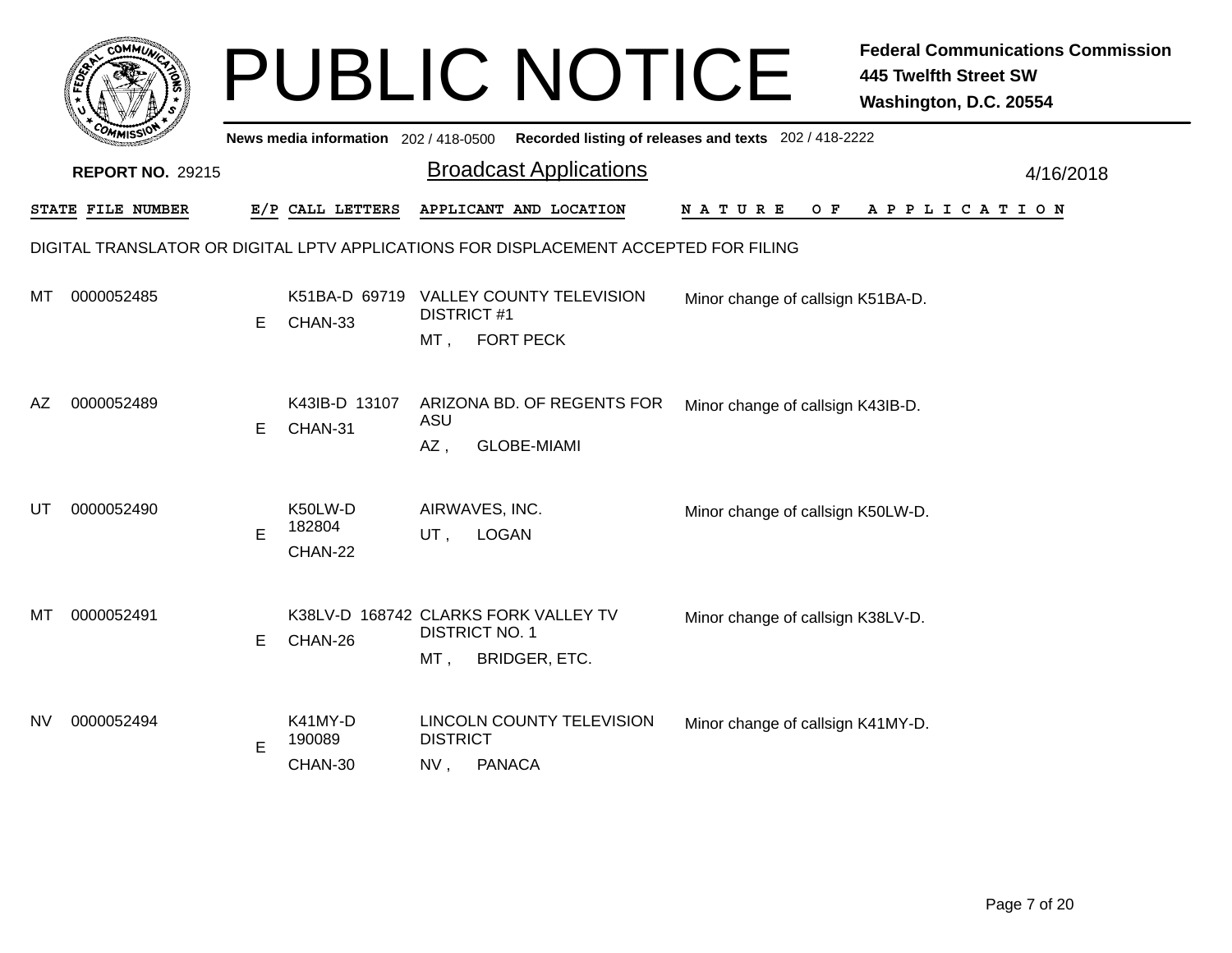|     |                         |    |                                       |                    | <b>PUBLIC NOTICE</b>                                                                 |                                                       | <b>Federal Communications Commission</b><br><b>445 Twelfth Street SW</b><br>Washington, D.C. 20554 |
|-----|-------------------------|----|---------------------------------------|--------------------|--------------------------------------------------------------------------------------|-------------------------------------------------------|----------------------------------------------------------------------------------------------------|
|     |                         |    | News media information 202 / 418-0500 |                    |                                                                                      | Recorded listing of releases and texts 202 / 418-2222 |                                                                                                    |
|     | <b>REPORT NO. 29215</b> |    |                                       |                    | <b>Broadcast Applications</b>                                                        |                                                       | 4/16/2018                                                                                          |
|     | STATE FILE NUMBER       |    | E/P CALL LETTERS                      |                    | APPLICANT AND LOCATION                                                               | N A T U R E<br>O F                                    | A P P L I C A T I O N                                                                              |
|     |                         |    |                                       |                    | DIGITAL TRANSLATOR OR DIGITAL LPTV APPLICATIONS FOR DISPLACEMENT ACCEPTED FOR FILING |                                                       |                                                                                                    |
| NV  | 0000052495              | E  | CHAN-32                               | NO. 1<br>NV,       | K43DS-D 37527 LINCOLN COUNTY TV DISTRICT<br><b>PANACA</b>                            | Minor change of callsign K43DS-D.                     |                                                                                                    |
| NV. | 0000052496              | E. | K45AL-D 37544<br>CHAN-36              | NO. 1<br>NV,       | LINCOLN COUNTY TV DISTRICT<br><b>CALIENTE</b>                                        | Minor change of callsign K45AL-D.                     |                                                                                                    |
| NV  | 0000052497              | E. | CHAN-36                               | NO. 1<br>NV,       | K45AO-D 37533 LINCOLN COUNTY TV DISTRICT<br><b>PIOCHE</b>                            | Minor change of callsign K45AO-D.                     |                                                                                                    |
| NV. | 0000052498              | Е  | K50DA-D 37528<br>CHAN-36              | <b>NO.1</b><br>NV, | <b>LINCOLN COUNTY TV DISTRICT</b><br><b>URSINE</b>                                   | Minor change of callsign K50DA-D.                     |                                                                                                    |
| МT  | 0000052499              | E. | CHAN-35                               | MT,                | K40DG-D 18191 EAST BUTTE TV CLUB, INC.<br><b>JOPLIN</b>                              | Minor change of callsign K40DG-D.                     |                                                                                                    |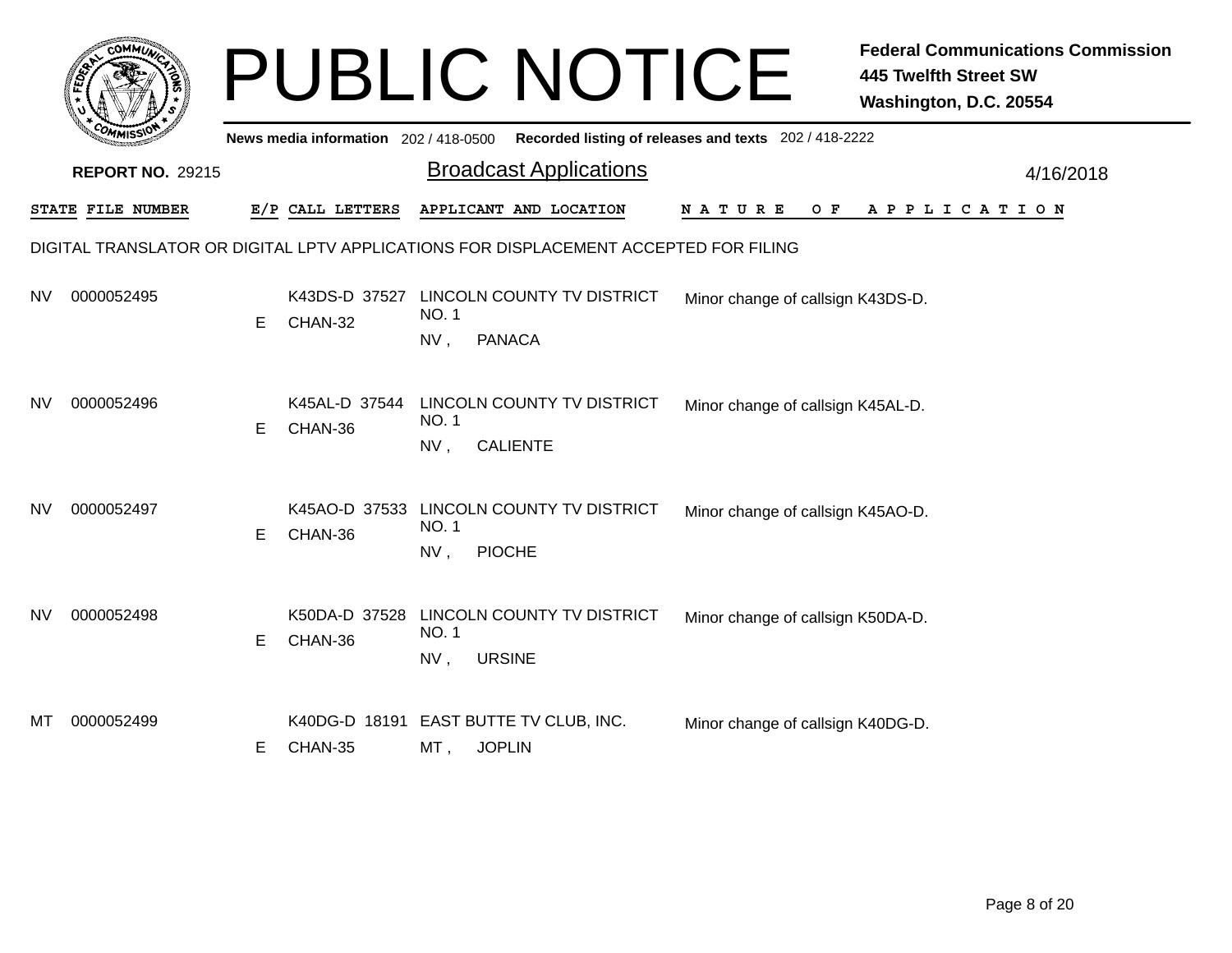|           |                                                                                      |    |                                             |                | <b>PUBLIC NOTICE</b>                                    |                                                       | <b>Federal Communications Commission</b><br>445 Twelfth Street SW<br>Washington, D.C. 20554 |  |  |  |  |
|-----------|--------------------------------------------------------------------------------------|----|---------------------------------------------|----------------|---------------------------------------------------------|-------------------------------------------------------|---------------------------------------------------------------------------------------------|--|--|--|--|
|           |                                                                                      |    | News media information 202 / 418-0500       |                |                                                         | Recorded listing of releases and texts 202 / 418-2222 |                                                                                             |  |  |  |  |
|           | <b>REPORT NO. 29215</b>                                                              |    |                                             |                | <b>Broadcast Applications</b>                           |                                                       | 4/16/2018                                                                                   |  |  |  |  |
|           | STATE FILE NUMBER                                                                    |    | E/P CALL LETTERS                            |                | APPLICANT AND LOCATION                                  | N A T U R E<br>O F                                    | APPLICATION                                                                                 |  |  |  |  |
|           | DIGITAL TRANSLATOR OR DIGITAL LPTV APPLICATIONS FOR DISPLACEMENT ACCEPTED FOR FILING |    |                                             |                |                                                         |                                                       |                                                                                             |  |  |  |  |
| мт        | 0000052500                                                                           | E. | CHAN-32                                     | MT,            | K38DZ-D 18195 EAST BUTTE TV CLUB, INC.<br><b>JOPLIN</b> | Minor change of callsign K38DZ-D.                     |                                                                                             |  |  |  |  |
| MТ        | 0000052501                                                                           | E. | CHAN-33                                     | MT,            | K42DD-D 18189 EAST BUTTE TV CLUB, INC.<br><b>JOPLIN</b> | Minor change of callsign K42DD-D.                     |                                                                                             |  |  |  |  |
| мт        | 0000052502                                                                           | Е  | K51KO-D 18194 EAST BUTTE TV CLUB<br>CHAN-34 | $MT$ ,         | <b>JOPLIN</b>                                           | Minor change of callsign K51KO-D.                     |                                                                                             |  |  |  |  |
| <b>FL</b> | 0000052510                                                                           | E  | WFEF-LD<br>182336<br>CHAN-25                | FL,            | DTV AMERICA CORPORATION<br>Orlando                      | Minor change of callsign WFEF-LD.                     |                                                                                             |  |  |  |  |
| MI        | 0000052511                                                                           | E. | CHAN-8                                      | INC.<br>$MI$ , | WUDT-LD 70421 WORD OF GOD FELLOWSHIP,<br>Detroit        | Minor change of callsign WUDT-LD.                     |                                                                                             |  |  |  |  |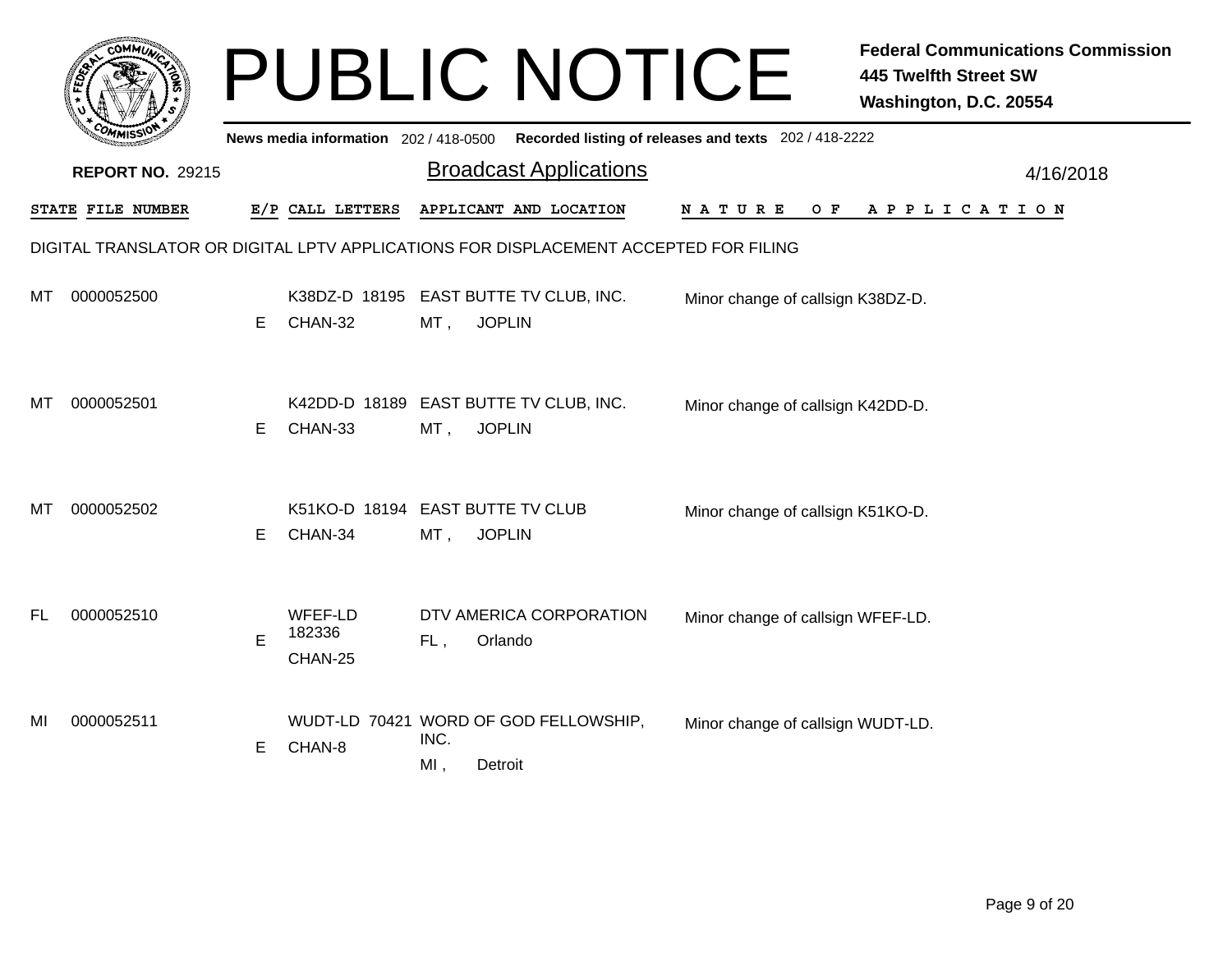|           | COMMUT                  |    |                                       |                   | <b>PUBLIC NOTICE</b>                                                                 |                                   | <b>Federal Communications Commission</b><br>445 Twelfth Street SW<br>Washington, D.C. 20554 |
|-----------|-------------------------|----|---------------------------------------|-------------------|--------------------------------------------------------------------------------------|-----------------------------------|---------------------------------------------------------------------------------------------|
|           |                         |    | News media information 202 / 418-0500 |                   | Recorded listing of releases and texts 202 / 418-2222                                |                                   |                                                                                             |
|           | <b>REPORT NO. 29215</b> |    |                                       |                   | <b>Broadcast Applications</b>                                                        |                                   | 4/16/2018                                                                                   |
|           | STATE FILE NUMBER       |    | E/P CALL LETTERS                      |                   | APPLICANT AND LOCATION                                                               | N A T U R E<br>O F                | A P P L I C A T I O N                                                                       |
|           |                         |    |                                       |                   | DIGITAL TRANSLATOR OR DIGITAL LPTV APPLICATIONS FOR DISPLACEMENT ACCEPTED FOR FILING |                                   |                                                                                             |
| IL        | 0000052512              | E  | W22EE-D<br>183744                     | <b>LLC</b>        | <b>GRAY TELEVISION LICENSEE,</b>                                                     | Minor change of callsign WIFR-LD. |                                                                                             |
|           |                         |    | CHAN-28                               | IL,               | <b>ROCKFORD</b>                                                                      |                                   |                                                                                             |
| AR.       | 0000052513              | E  | K34MO-D<br>188821<br>CHAN-29          | AR,               | DTV AMERICA CORPORATION<br><b>HOT SPRINGS</b>                                        | Minor change of callsign KWMO-LD. |                                                                                             |
| <b>FL</b> | 0000052514              | E  | WECP-LD<br>182840<br>CHAN-35          | <b>LLC</b><br>FL, | <b>GRAY TELEVISION LICENSEE,</b><br>PANAMA CITY                                      | Minor change of callsign WECP-LD. |                                                                                             |
| NV        | 0000052515              | E. | CHAN-29                               | $NV$ ,            | KWWB-LP 39491 ENTRAVISION HOLDINGS, LLC<br>MESQUITE, ETC.                            | Minor change of callsign KWWB-LP. |                                                                                             |
| WV.       | 0000052516              | E. | CHAN-26                               | <b>LLC</b><br>WV, | WIYE-LD 130392 GRAY TELEVISION LICENSEE,<br>PARKERSBURG                              | Minor change of callsign WIYE-LD. |                                                                                             |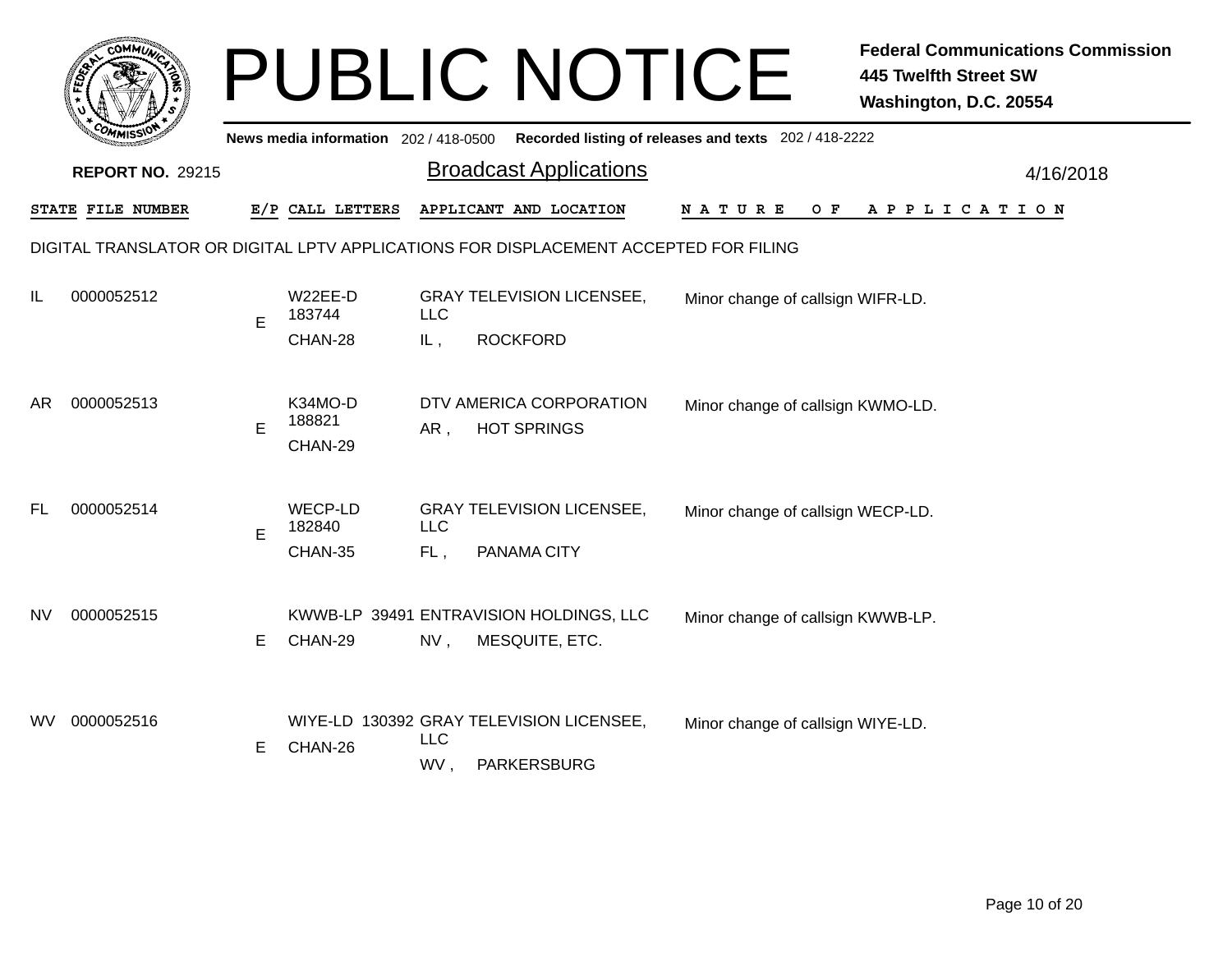|           | COMMUN                                                                               |    |                                       |             | <b>PUBLIC NOTICE</b>                                  |                                   | <b>Federal Communications Commission</b><br><b>445 Twelfth Street SW</b><br>Washington, D.C. 20554 |  |  |  |  |  |
|-----------|--------------------------------------------------------------------------------------|----|---------------------------------------|-------------|-------------------------------------------------------|-----------------------------------|----------------------------------------------------------------------------------------------------|--|--|--|--|--|
|           |                                                                                      |    | News media information 202 / 418-0500 |             | Recorded listing of releases and texts 202 / 418-2222 |                                   |                                                                                                    |  |  |  |  |  |
|           | <b>REPORT NO. 29215</b>                                                              |    |                                       |             | <b>Broadcast Applications</b>                         |                                   | 4/16/2018                                                                                          |  |  |  |  |  |
|           | <b>STATE FILE NUMBER</b>                                                             |    | E/P CALL LETTERS                      |             | APPLICANT AND LOCATION                                | N A T U R E<br>O F                | A P P L I C A T I O N                                                                              |  |  |  |  |  |
|           | DIGITAL TRANSLATOR OR DIGITAL LPTV APPLICATIONS FOR DISPLACEMENT ACCEPTED FOR FILING |    |                                       |             |                                                       |                                   |                                                                                                    |  |  |  |  |  |
| wv        | 0000052517                                                                           | E  | WOVA-LD<br>125125                     | <b>LLC</b>  | <b>GRAY TELEVISION LICENSEE,</b>                      | Minor change of callsign WOVA-LD. |                                                                                                    |  |  |  |  |  |
|           |                                                                                      |    | CHAN-20                               | WV,         | <b>PARKERSBURG</b>                                    |                                   |                                                                                                    |  |  |  |  |  |
| CA        | 0000052518                                                                           | E. | K12PO 41601<br>CHAN-15                | INC.<br>CA, | CHANNEL 51 OF SAN DIEGO,<br><b>TEMECULA</b>           | Minor change of callsign K12PO.   |                                                                                                    |  |  |  |  |  |
|           |                                                                                      |    |                                       |             |                                                       |                                   |                                                                                                    |  |  |  |  |  |
| MO.       | 0000052519                                                                           | E. | CHAN-34                               | <b>LLC</b>  | K15CZ-D 49186 GRAY TELEVISION LICENSEE,               | Minor change of callsign KSPR-LD. |                                                                                                    |  |  |  |  |  |
|           |                                                                                      |    |                                       | $MO$ ,      | <b>SPRINGFIELD</b>                                    |                                   |                                                                                                    |  |  |  |  |  |
| MO.       | 0000052520                                                                           |    |                                       | <b>LLC</b>  | KYCW-LD 11135 GRAY TELEVISION LICENSEE,               | Minor change of callsign KYCW-LD. |                                                                                                    |  |  |  |  |  |
|           |                                                                                      | E. | CHAN-24                               | $MO$ ,      | <b>BRANSON</b>                                        |                                   |                                                                                                    |  |  |  |  |  |
| <b>FL</b> | 0000052521                                                                           |    | WUFX-LD<br>187680                     | <b>LLC</b>  | <b>GRAY TELEVISION LICENSEE,</b>                      | Minor change of callsign WUFX-LD. |                                                                                                    |  |  |  |  |  |
|           |                                                                                      | E  | CHAN-33                               | FL,         | <b>TALLAHASSEE</b>                                    |                                   |                                                                                                    |  |  |  |  |  |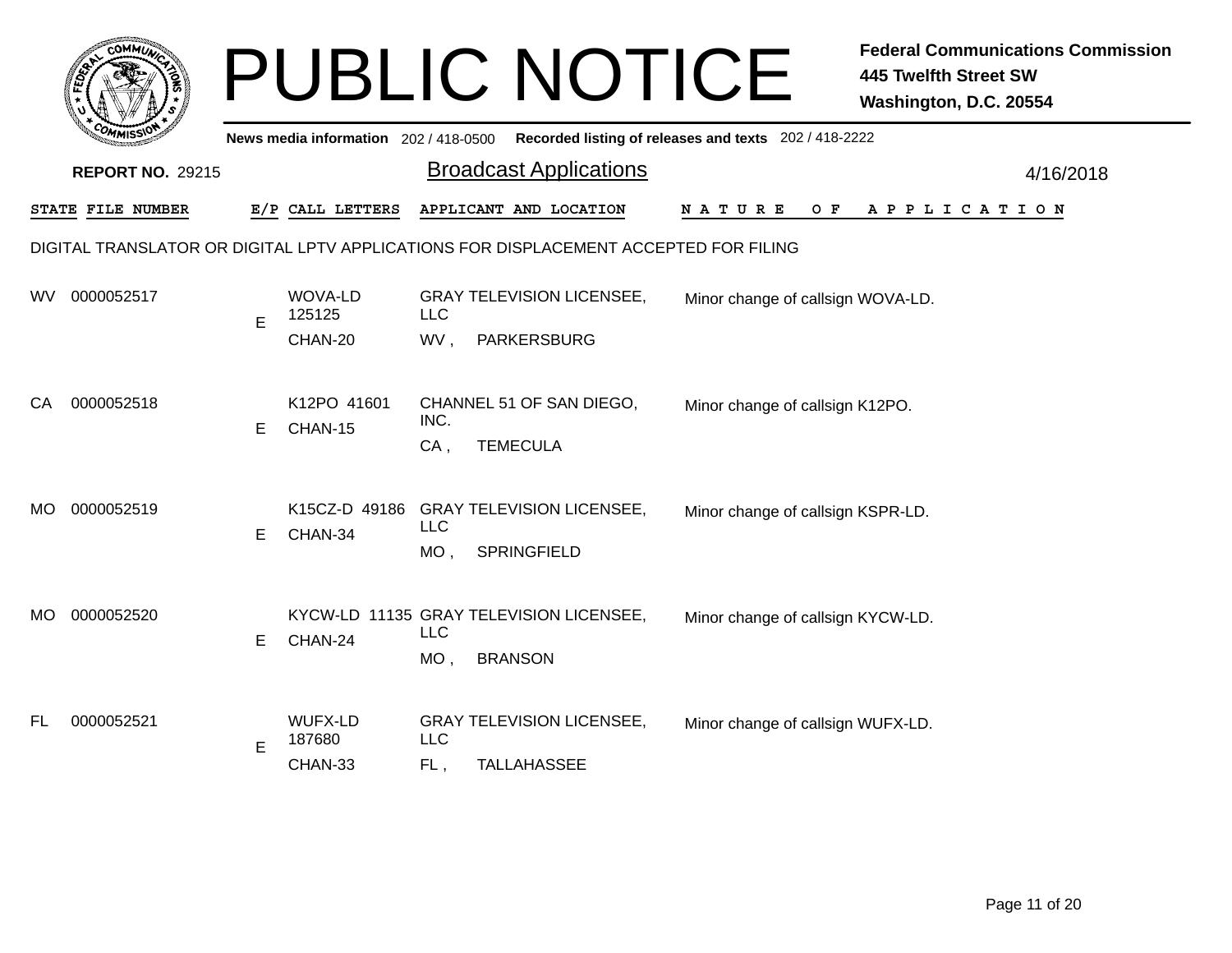|     | <b>COMMUT</b>                                                                        |    |                                       |                                                                           | <b>PUBLIC NOTICE</b>                                                        |                                                       | <b>Federal Communications Commission</b><br><b>445 Twelfth Street SW</b><br>Washington, D.C. 20554 |  |  |  |  |  |
|-----|--------------------------------------------------------------------------------------|----|---------------------------------------|---------------------------------------------------------------------------|-----------------------------------------------------------------------------|-------------------------------------------------------|----------------------------------------------------------------------------------------------------|--|--|--|--|--|
|     |                                                                                      |    | News media information 202 / 418-0500 |                                                                           |                                                                             | Recorded listing of releases and texts 202 / 418-2222 |                                                                                                    |  |  |  |  |  |
|     | <b>REPORT NO. 29215</b>                                                              |    |                                       |                                                                           | <b>Broadcast Applications</b>                                               |                                                       | 4/16/2018                                                                                          |  |  |  |  |  |
|     | STATE FILE NUMBER                                                                    |    | E/P CALL LETTERS                      |                                                                           | APPLICANT AND LOCATION                                                      | N A T U R E<br>O F                                    | A P P L I C A T I O N                                                                              |  |  |  |  |  |
|     | DIGITAL TRANSLATOR OR DIGITAL LPTV APPLICATIONS FOR DISPLACEMENT ACCEPTED FOR FILING |    |                                       |                                                                           |                                                                             |                                                       |                                                                                                    |  |  |  |  |  |
| LA  | 0000052523                                                                           | E. | K45HY 125172<br>CHAN-22               | WINDSONG COMMUNICATIONS,<br>Minor change of callsign K45HY.<br><b>INC</b> |                                                                             |                                                       |                                                                                                    |  |  |  |  |  |
|     |                                                                                      |    |                                       | $LA$ ,                                                                    | <b>LAKE CHARLES</b>                                                         |                                                       |                                                                                                    |  |  |  |  |  |
| FL  | 0000052524                                                                           | E  | WEDS-LD<br>182836<br>CHAN-26          | FL,                                                                       | DTV AMERICA CORPORATION<br><b>FORT WALTON</b>                               | Minor change of callsign WEDS-LD.                     |                                                                                                    |  |  |  |  |  |
| AR  | 0000052525                                                                           | E  | K38OS-D<br>188822<br>CHAN-23          | AR,                                                                       | DTV AMERICA CORPORATION<br><b>HOT SPRINGS</b>                               | Minor change of callsign K38OS-D.                     |                                                                                                    |  |  |  |  |  |
| NH. | 0000052528                                                                           | E. | CHAN-36                               | NH,                                                                       | W50DP-D 69322 NEW HAMPSHIRE PUBLIC<br><b>BROADCASTING</b><br><b>HANOVER</b> | Minor change of callsign W50DP-D.                     |                                                                                                    |  |  |  |  |  |
| AL  | 0000052529                                                                           | E  | WWBH-LP<br>10940<br>CHAN-28           | INC.<br>$AL$ ,                                                            | <b>HC2 BROADCASTING LICENSE</b><br><b>MOBILE</b>                            | Minor change of callsign WWBH-LP.                     |                                                                                                    |  |  |  |  |  |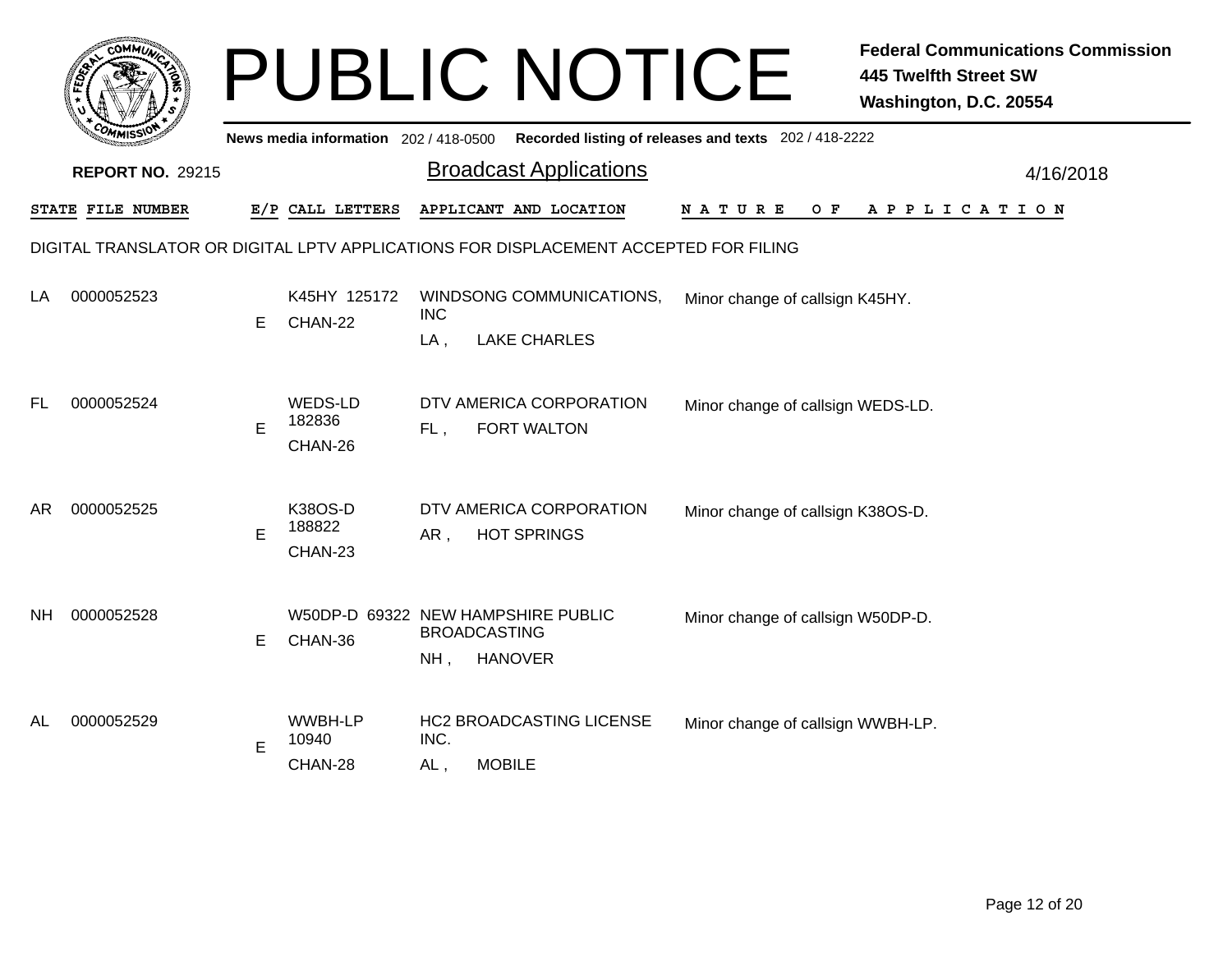|     | <b>COMMU</b>            |   |                                            |                         | <b>PUBLIC NOTICE</b>                                                                 |                                                       | <b>Federal Communications Commission</b><br><b>445 Twelfth Street SW</b><br>Washington, D.C. 20554 |
|-----|-------------------------|---|--------------------------------------------|-------------------------|--------------------------------------------------------------------------------------|-------------------------------------------------------|----------------------------------------------------------------------------------------------------|
|     |                         |   | News media information 202 / 418-0500      |                         |                                                                                      | Recorded listing of releases and texts 202 / 418-2222 |                                                                                                    |
|     | <b>REPORT NO. 29215</b> |   |                                            |                         | <b>Broadcast Applications</b>                                                        |                                                       | 4/16/2018                                                                                          |
|     | STATE FILE NUMBER       |   | E/P CALL LETTERS                           |                         | APPLICANT AND LOCATION                                                               | N A T U R E<br>O F                                    | A P P L I C A T I O N                                                                              |
|     |                         |   |                                            |                         | DIGITAL TRANSLATOR OR DIGITAL LPTV APPLICATIONS FOR DISPLACEMENT ACCEPTED FOR FILING |                                                       |                                                                                                    |
| СA  | 0000052531              | Е | CHAN-14                                    | NETWORK, INC.<br>$CA$ , | K15HV-D 129362 THREE ANGELS BROADCASTING<br><b>CHICO</b>                             | Minor change of callsign K15HV-D.                     |                                                                                                    |
| NY. | 0000052532              | Е | WBXZ-LP 14317 STEVEN D. RITCHIE<br>CHAN-23 | $NY$ ,                  | <b>BUFFALO</b>                                                                       | Minor change of callsign WBXZ-LP.                     |                                                                                                    |
| FL  | 0000052533              | E | CHAN-20                                    | FL,                     | WFUN-LD 60542 CARIBEVISION HOLDINGS, INC.<br><b>MIAMI</b>                            | Minor change of callsign WFUN-LD.                     |                                                                                                    |
| OH. | 0000052535              | E | WBQC-LD<br>168413<br>CHAN-28               | ELLIOTT B. BLOCK<br>OH, | <b>CINCINNATI</b>                                                                    | Minor change of callsign WBQC-LD.                     |                                                                                                    |
| SC  | 0000052537              | E | W40DJ-D<br>182010<br>CHAN-35               | SC,                     | DTV AMERICA CORPORATION<br><b>MYRTLE BEACH</b>                                       | Minor change of callsign WYDJ-LD.                     |                                                                                                    |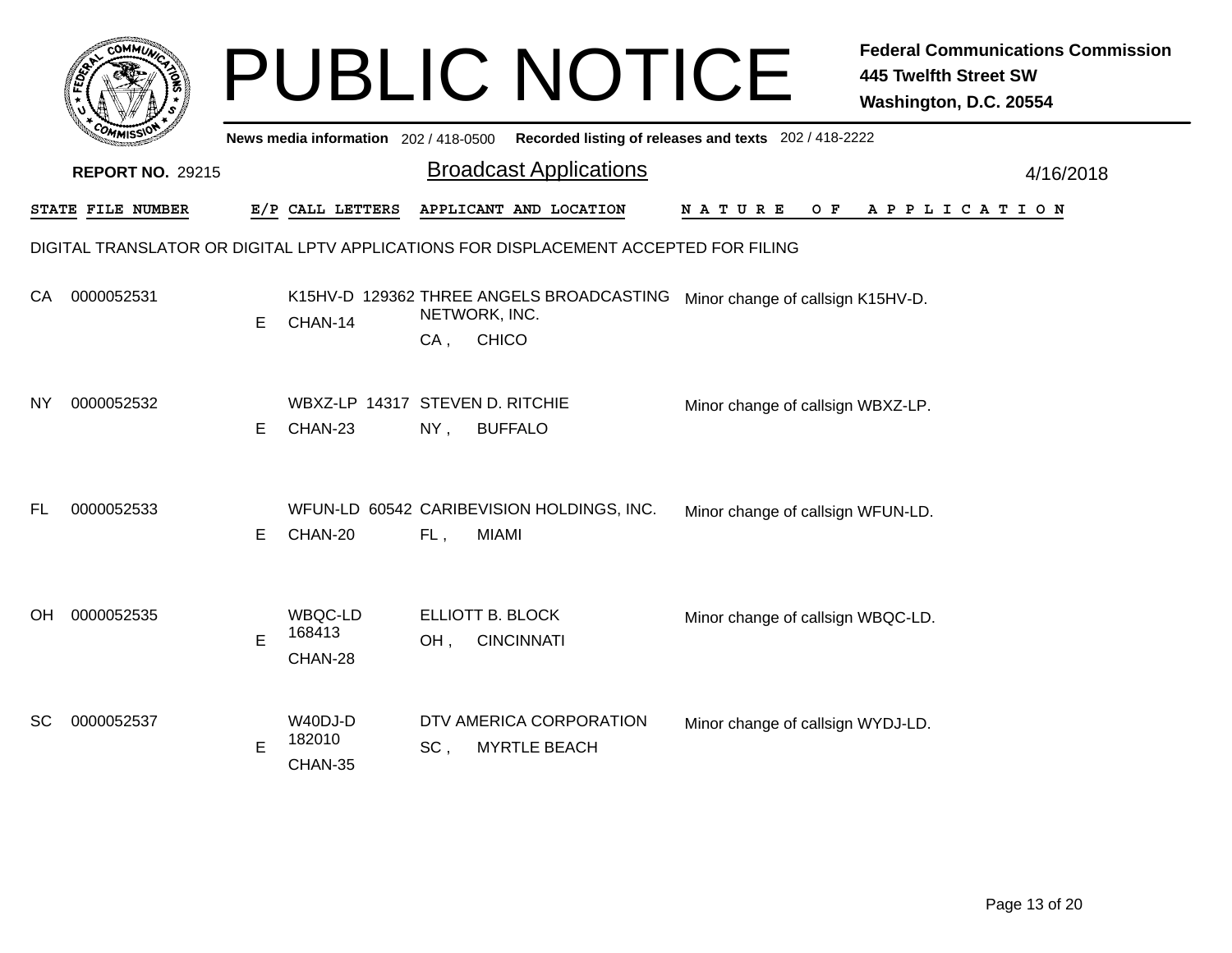|     | <b>COMMUT</b>                                                                        |    |                                       |                       | <b>PUBLIC NOTICE</b>                                             |                                                       | <b>Federal Communications Commission</b><br><b>445 Twelfth Street SW</b><br>Washington, D.C. 20554 |  |  |  |
|-----|--------------------------------------------------------------------------------------|----|---------------------------------------|-----------------------|------------------------------------------------------------------|-------------------------------------------------------|----------------------------------------------------------------------------------------------------|--|--|--|
|     |                                                                                      |    | News media information 202 / 418-0500 |                       |                                                                  | Recorded listing of releases and texts 202 / 418-2222 |                                                                                                    |  |  |  |
|     | <b>REPORT NO. 29215</b>                                                              |    |                                       |                       | <b>Broadcast Applications</b>                                    |                                                       | 4/16/2018                                                                                          |  |  |  |
|     | STATE FILE NUMBER                                                                    |    | E/P CALL LETTERS                      |                       | APPLICANT AND LOCATION                                           | N A T U R E<br>O F                                    | A P P L I C A T I O N                                                                              |  |  |  |
|     | DIGITAL TRANSLATOR OR DIGITAL LPTV APPLICATIONS FOR DISPLACEMENT ACCEPTED FOR FILING |    |                                       |                       |                                                                  |                                                       |                                                                                                    |  |  |  |
| AZ. | 0000052540                                                                           | E. | KDFQ-LP 7369<br>CHAN-26               | AZ,                   | <b>HC2 NETWORK INC.</b><br><b>PRESCOTT</b>                       | Minor change of callsign KDFQ-LP.                     |                                                                                                    |  |  |  |
| WA. | 0000052542                                                                           | E  | <b>KUSE-LD</b><br>168057<br>CHAN-18   | WA,                   | HC2 LPTV HOLDINGS, INC.<br><b>SEATTLE</b>                        | Minor change of callsign KUSE-LD.                     |                                                                                                    |  |  |  |
| СA  | 0000052544                                                                           | E  | <b>KCWQ-LD</b><br>167761<br>CHAN-22   | <b>COMPANY</b><br>CA, | GULF-CALIFORNIA BROADCAST<br><b>PALM SPRINGS</b>                 | Minor change of callsign KCWQ-LD.                     |                                                                                                    |  |  |  |
| CO. | 0000052545                                                                           | E. | CHAN-19                               | CO <sub>1</sub>       | K45KB-D 168353 PIKES PEAK TELEVISION, INC.<br><b>LAKE GEORGE</b> | Minor change of callsign K45KB-D.                     |                                                                                                    |  |  |  |
| CO  | 0000052546                                                                           | Е  | KTLO-LP 64981<br>CHAN-29              | CO <sub>1</sub>       | PIKES PEAK TELEVISION, INC.<br><b>COLORADO SPRINGS</b>           | Minor change of callsign KTLO-LP.                     |                                                                                                    |  |  |  |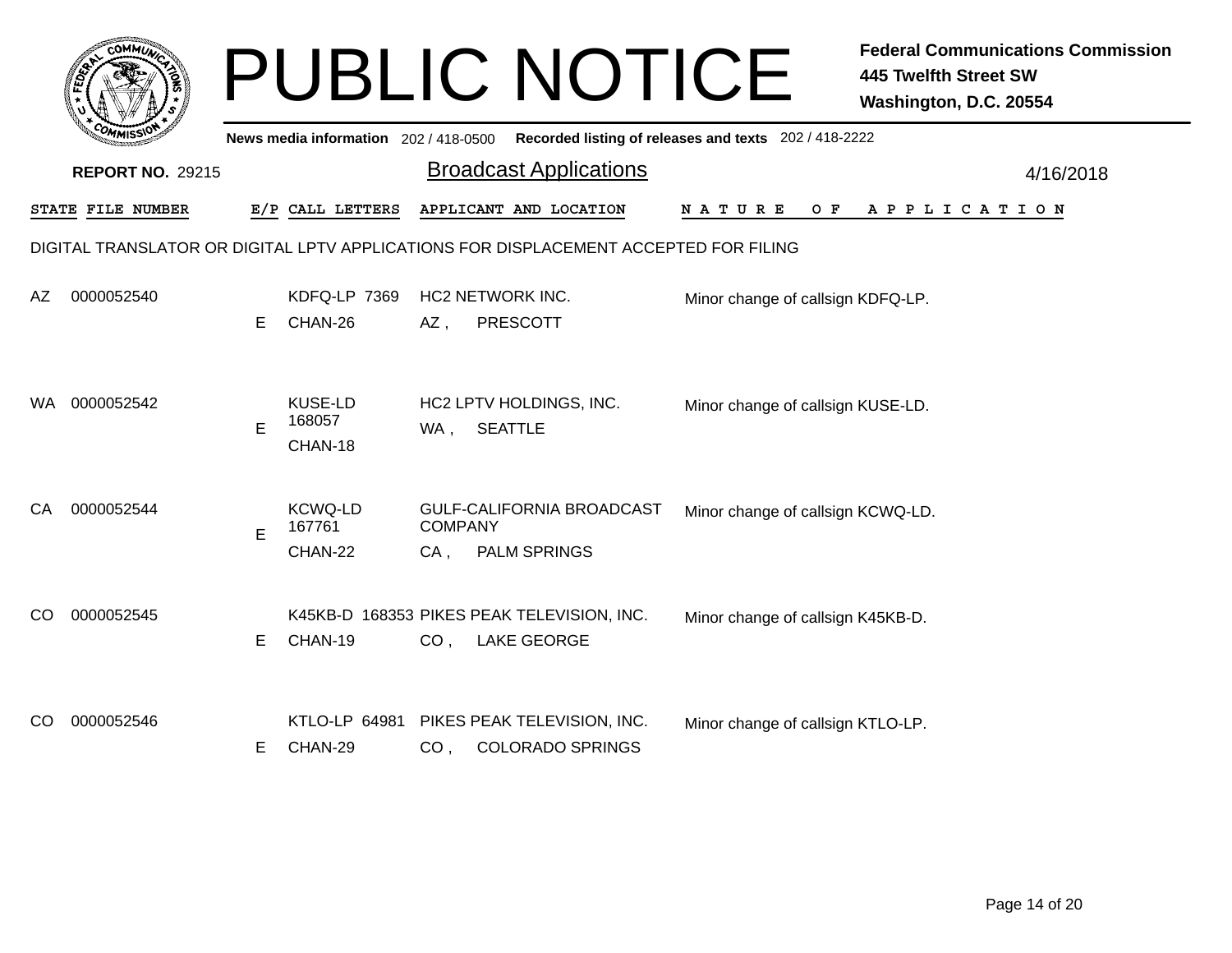|     |                         |    |                                              |        | <b>PUBLIC NOTICE</b>                                                                 |                                                       | <b>Federal Communications Commission</b><br>445 Twelfth Street SW<br>Washington, D.C. 20554 |
|-----|-------------------------|----|----------------------------------------------|--------|--------------------------------------------------------------------------------------|-------------------------------------------------------|---------------------------------------------------------------------------------------------|
|     |                         |    | News media information 202 / 418-0500        |        |                                                                                      | Recorded listing of releases and texts 202 / 418-2222 |                                                                                             |
|     | <b>REPORT NO. 29215</b> |    |                                              |        | <b>Broadcast Applications</b>                                                        |                                                       | 4/16/2018                                                                                   |
|     | STATE FILE NUMBER       |    | E/P CALL LETTERS                             |        | APPLICANT AND LOCATION                                                               | N A T U R E<br>O F                                    | A P P L I C A T I O N                                                                       |
|     |                         |    |                                              |        | DIGITAL TRANSLATOR OR DIGITAL LPTV APPLICATIONS FOR DISPLACEMENT ACCEPTED FOR FILING |                                                       |                                                                                             |
| OR. | 0000052547              | E. | K45KM-D 34879 NPG OF OREGON, INC.<br>CHAN-31 | OR,    | <b>BEND</b>                                                                          | Minor change of callsign K45KM-D.                     |                                                                                             |
| OR. | 0000052548              | Е  | K38DT-D 36540<br>CHAN-36                     | OR,    | NPG OF OREGON, INC.<br><b>NORTH LA PINE</b>                                          | Minor change of callsign K38DT-D.                     |                                                                                             |
| MO. | 0000052549              | E  | KNPG-LD<br>188057<br>CHAN-28                 | MO.    | NEWS-PRESS TV, LLC<br><b>SAINT JOSEPH</b>                                            | Minor change of callsign KCJO-LD.                     |                                                                                             |
| MO. | 0000052550              | E  | <b>KNPN-LD</b><br>188056<br>CHAN-15          | $MO$ , | NEWS-PRESS TV, LLC<br><b>SAINT JOSEPH</b>                                            | Minor change of callsign KNPN-LD.                     |                                                                                             |
| MO. | 0000052551              | Е  | KBJO-LD 188055 NEWS-PRESS TV, LLC<br>CHAN-9  |        | MO, SAINT JOSEPH                                                                     | Minor change of callsign KNPG-LD.                     |                                                                                             |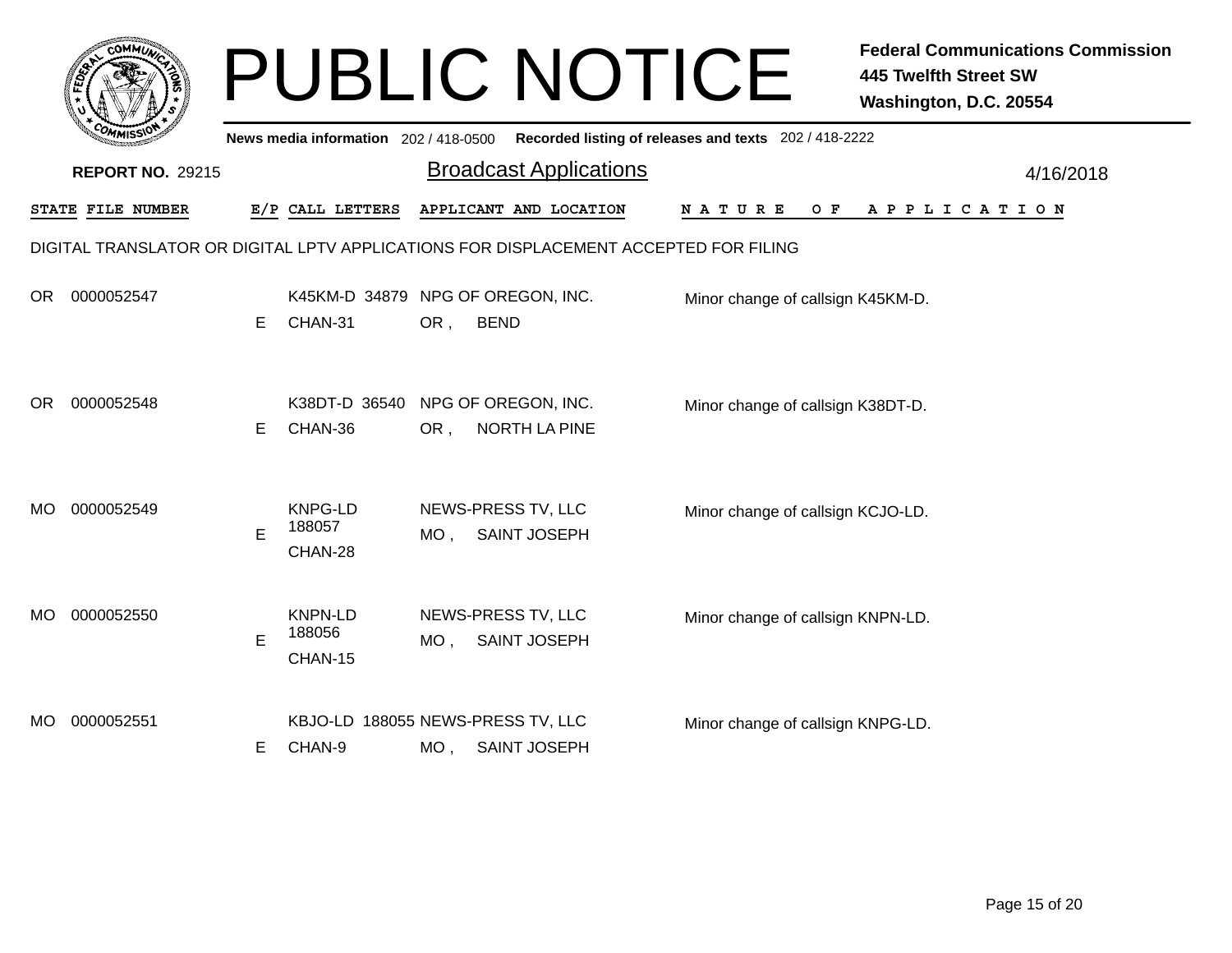|     |                                                                                      |    | <b>PUBLIC NOTICE</b>                  |        | <b>Federal Communications Commission</b><br><b>445 Twelfth Street SW</b><br>Washington, D.C. 20554 |                                                       |                       |  |  |  |
|-----|--------------------------------------------------------------------------------------|----|---------------------------------------|--------|----------------------------------------------------------------------------------------------------|-------------------------------------------------------|-----------------------|--|--|--|
|     |                                                                                      |    | News media information 202 / 418-0500 |        |                                                                                                    | Recorded listing of releases and texts 202 / 418-2222 |                       |  |  |  |
|     | <b>REPORT NO. 29215</b>                                                              |    |                                       |        | <b>Broadcast Applications</b>                                                                      |                                                       | 4/16/2018             |  |  |  |
|     | STATE FILE NUMBER                                                                    |    | E/P CALL LETTERS                      |        | APPLICANT AND LOCATION                                                                             |                                                       | NATURE OF APPLICATION |  |  |  |
|     | DIGITAL TRANSLATOR OR DIGITAL LPTV APPLICATIONS FOR DISPLACEMENT ACCEPTED FOR FILING |    |                                       |        |                                                                                                    |                                                       |                       |  |  |  |
| ID  | 0000052552                                                                           | E. | KXPI-LD 28231<br>CHAN-35              | $ID$ , | NPG OF IDAHO, INC.<br>POCATELLO                                                                    | Minor change of callsign KXPI-LD.                     |                       |  |  |  |
| NM. | 0000052553                                                                           | E  | K38MH-D<br>168556<br>CHAN-19          | $NM$ . | NPG OF TEXAS, L.P.<br>LAS CRUCES & ORGAN                                                           | Minor change of callsign K38MH-D.                     |                       |  |  |  |
| MO. | 0000052554                                                                           | E  | CHAN-30                               | MO,    | KQFX-LD 56176 NPG OF MISSOURI, LLC<br><b>COLUMBIA</b>                                              | Minor change of callsign KQFX-LD.                     |                       |  |  |  |
|     | FM BOOSTER APPLICATIONS FOR LICENSE TO COVER ACCEPTED FOR FILING                     |    |                                       |        |                                                                                                    |                                                       |                       |  |  |  |
|     |                                                                                      |    |                                       |        |                                                                                                    |                                                       |                       |  |  |  |

License to cover.

KDUT-FM3 123370 UT BLFTB-20180411AAC T BLFTB-20180411AAC KDUT-FM3 ALPHA MEDIA LICENSEE LLC UT , OGDEN 102.3 MHZ E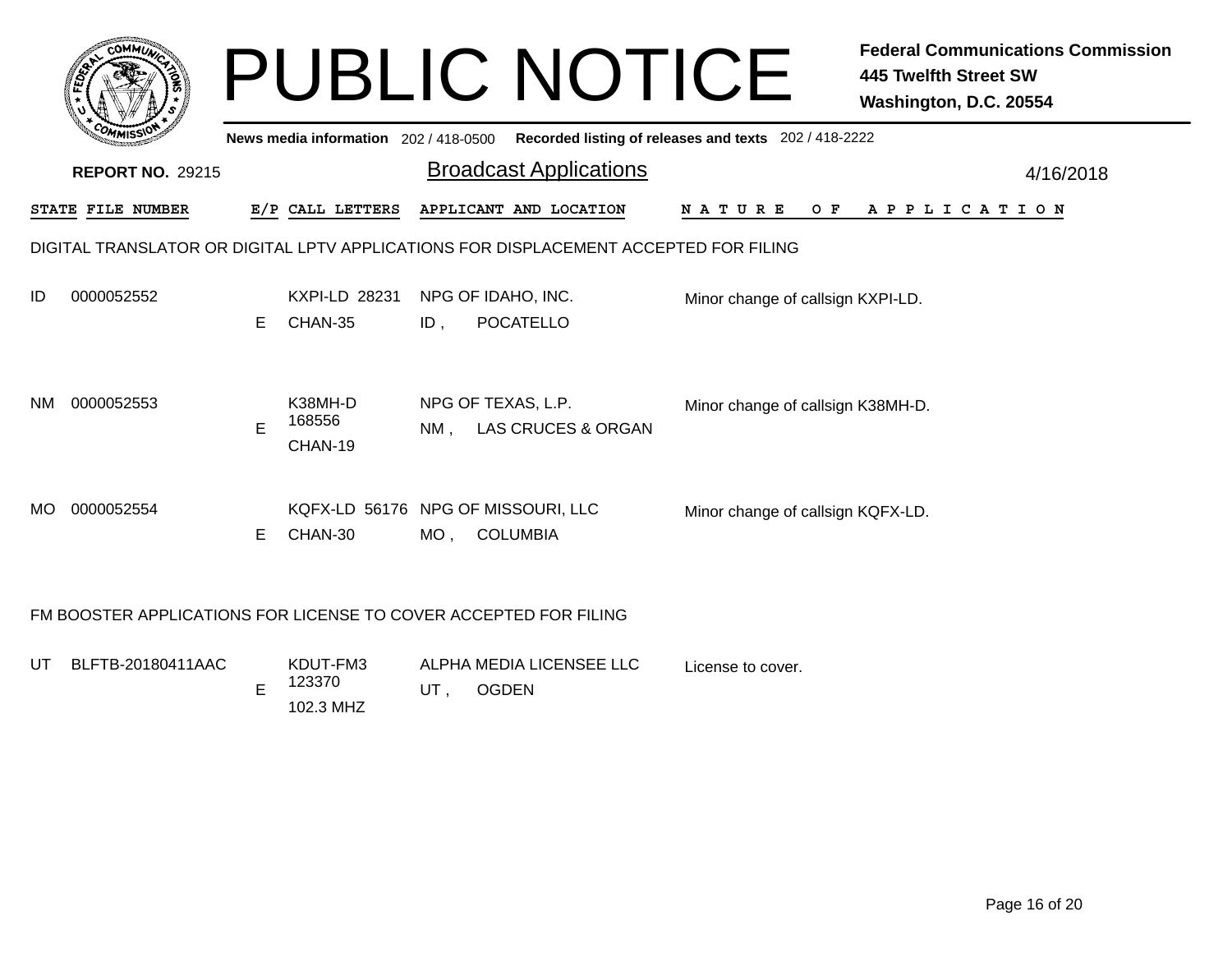|     |                                                                                     |    |                                               |                         | <b>PUBLIC NOTICE</b>                         |                                                       | <b>Federal Communications Commission</b><br>445 Twelfth Street SW<br>Washington, D.C. 20554 |  |  |  |  |
|-----|-------------------------------------------------------------------------------------|----|-----------------------------------------------|-------------------------|----------------------------------------------|-------------------------------------------------------|---------------------------------------------------------------------------------------------|--|--|--|--|
|     |                                                                                     |    | News media information 202 / 418-0500         |                         |                                              | Recorded listing of releases and texts 202 / 418-2222 |                                                                                             |  |  |  |  |
|     | <b>REPORT NO. 29215</b>                                                             |    |                                               |                         | <b>Broadcast Applications</b>                |                                                       | 4/16/2018                                                                                   |  |  |  |  |
|     | STATE FILE NUMBER                                                                   |    | E/P CALL LETTERS                              |                         | APPLICANT AND LOCATION                       | N A T U R E<br>O F                                    | A P P L I C A T I O N                                                                       |  |  |  |  |
|     | FM TRANSLATOR APPLICATIONS FOR LICENSE TO COVER ACCEPTED FOR FILING                 |    |                                               |                         |                                              |                                                       |                                                                                             |  |  |  |  |
| WV. | BLFT-20180411AAD                                                                    | E. | W254CV 59719<br>98.7 MHZ                      | WV,                     | ALPHA MEDIA LICENSEE LLC<br><b>BLUEFIELD</b> | License to cover.                                     |                                                                                             |  |  |  |  |
|     | TV TRANSLATOR OR LPTV STATION APPLICATIONS FOR LICENSE TO COVER ACCEPTED FOR FILING |    |                                               |                         |                                              |                                                       |                                                                                             |  |  |  |  |
| VA. | 0000040181                                                                          | E  | WMTO-LP<br>127802<br>CHAN-6                   | VA,                     | SYNCOM MEDIA GROUP, INC.<br><b>NORFOLK</b>   | callsign WMTO-LP.                                     | License to cover construction permit no: 0000024771,                                        |  |  |  |  |
|     | AM STATION APPLICATIONS FOR MINOR AMENDMENT TO A CONSTRUCTION PERMIT RECEIVED       |    |                                               |                         |                                              |                                                       |                                                                                             |  |  |  |  |
| GA. | BP-20171204ABW                                                                      | E. | <b>WMGR 52401</b><br>930 KHZ                  | FLINT MEDIA INC.<br>GA, | <b>BAINBRIDGE</b>                            | Engineering Amendment filed 04/11/2018                |                                                                                             |  |  |  |  |
|     | FM TRANSLATOR APPLICATIONS FOR MINOR AMENDMENT TO A CONSTRUCTION PERMIT RECEIVED    |    |                                               |                         |                                              |                                                       |                                                                                             |  |  |  |  |
| FL  | BPFT-20180117ACK                                                                    | Е  | W213BQ 156543 CALL COMMUNICATIONS<br>90.5 MHZ | GROUP, INC.<br>FL,      | <b>IMMOKALEE</b>                             | Engineering Amendment filed 04/11/2018                |                                                                                             |  |  |  |  |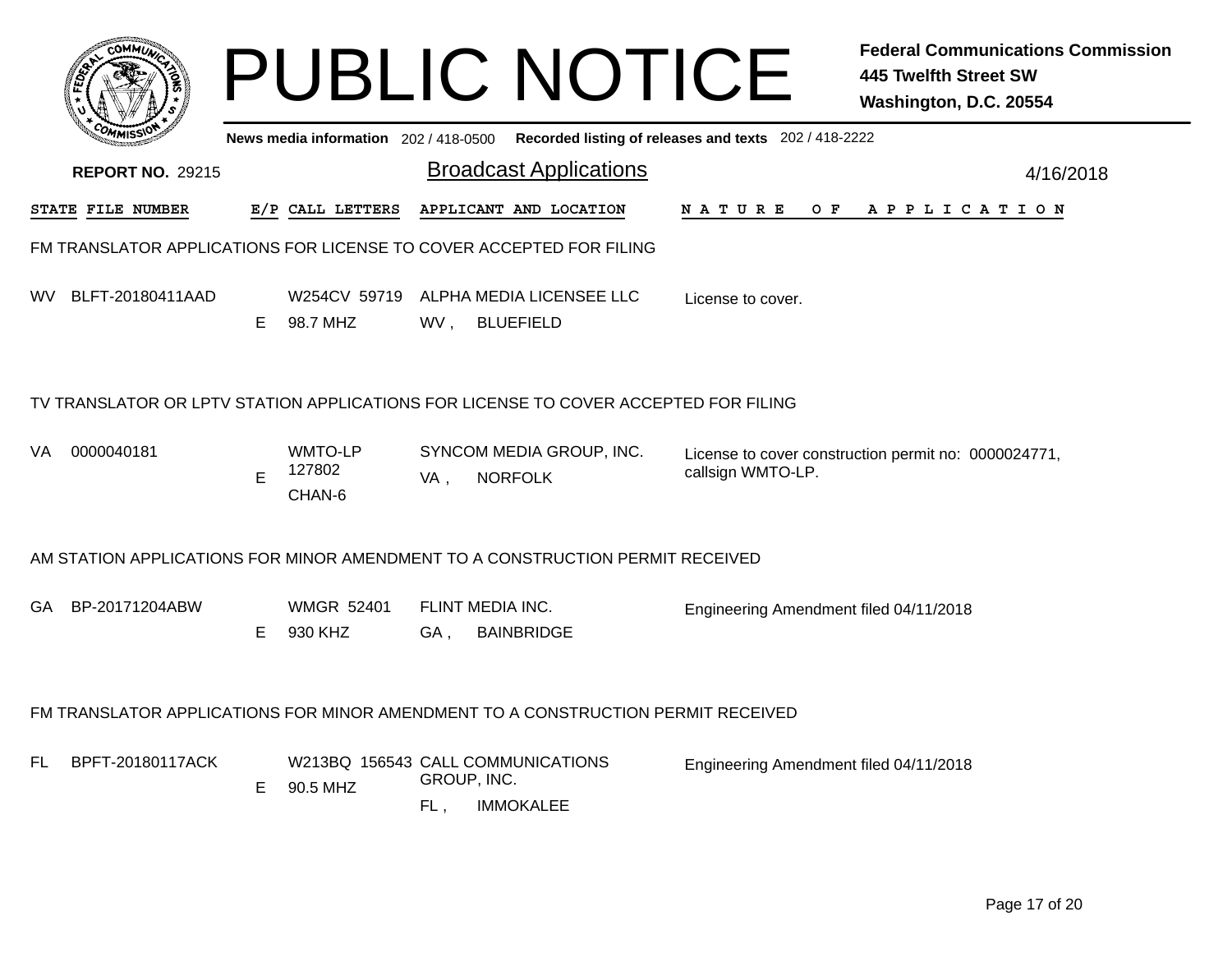|                                                                                             |                         |    |                                                                                                |                      | <b>PUBLIC NOTICE</b>                                                                                       |                                                                | <b>Federal Communications Commission</b><br><b>445 Twelfth Street SW</b><br>Washington, D.C. 20554 |  |  |  |
|---------------------------------------------------------------------------------------------|-------------------------|----|------------------------------------------------------------------------------------------------|----------------------|------------------------------------------------------------------------------------------------------------|----------------------------------------------------------------|----------------------------------------------------------------------------------------------------|--|--|--|
|                                                                                             |                         |    | Recorded listing of releases and texts 202 / 418-2222<br>News media information 202 / 418-0500 |                      |                                                                                                            |                                                                |                                                                                                    |  |  |  |
|                                                                                             | <b>REPORT NO. 29215</b> |    |                                                                                                |                      | <b>Broadcast Applications</b>                                                                              |                                                                | 4/16/2018                                                                                          |  |  |  |
|                                                                                             | STATE FILE NUMBER       |    | E/P CALL LETTERS                                                                               |                      | APPLICANT AND LOCATION                                                                                     | NATURE OF                                                      | A P P L I C A T I O N                                                                              |  |  |  |
|                                                                                             |                         |    |                                                                                                |                      | FM TRANSLATOR APPLICATIONS FOR MINOR CHANGE TO A LICENSED FACILITY ACCEPTED FOR FILING                     |                                                                |                                                                                                    |  |  |  |
|                                                                                             | OR BPFT-20180411AAK     | E. | K254BT 27231<br>98.7 MHZ                                                                       | <b>LLC</b><br>OR,    | BICOASTAL MEDIA LICENSES VI, Minor change in licensed facilities, callsign K254BT.<br><b>CAVE JUNCTION</b> |                                                                |                                                                                                    |  |  |  |
| FL                                                                                          | BPFT-20180411AAL        | E. | 94.3 MHZ                                                                                       | $FL$ ,               | W232CF 145151 OMNI BROADCASTING, LLC<br>FORT WALTON BEACH                                                  |                                                                | Minor change in licensed facilities, callsign W232CF.                                              |  |  |  |
|                                                                                             |                         |    |                                                                                                |                      | LOW POWER FM APPLICATIONS FOR MINOR CHANGE TO A LICENSED FACILITY ACCEPTED FOR FILING                      |                                                                |                                                                                                    |  |  |  |
| MO.                                                                                         | BPL-20180411AAR         | E  | KPGZ-LP<br>197181<br>102.7 MHZ                                                                 | MO ,                 | <b>CORPORATION FOR</b><br>EDUCATIONAL OPPORTUNITIES<br>FOR NORTHEAST CLAY<br><b>KEARNEY</b>                |                                                                | Low Power FM minor change in licensed facilities.                                                  |  |  |  |
| DIGITAL TV APPLICATIONS FOR MINOR MODIFICATION TO A CONSTRUCTION PERMIT ACCEPTED FOR FILING |                         |    |                                                                                                |                      |                                                                                                            |                                                                |                                                                                                    |  |  |  |
| ND.                                                                                         | 0000044986              | Е  | KVLY-TV 61961<br>CHAN-36                                                                       | <b>LLC</b><br>$ND$ , | <b>GRAY TELEVISION LICENSEE,</b><br><b>FARGO</b>                                                           | Modification of construction permit file number<br>0000034096. |                                                                                                    |  |  |  |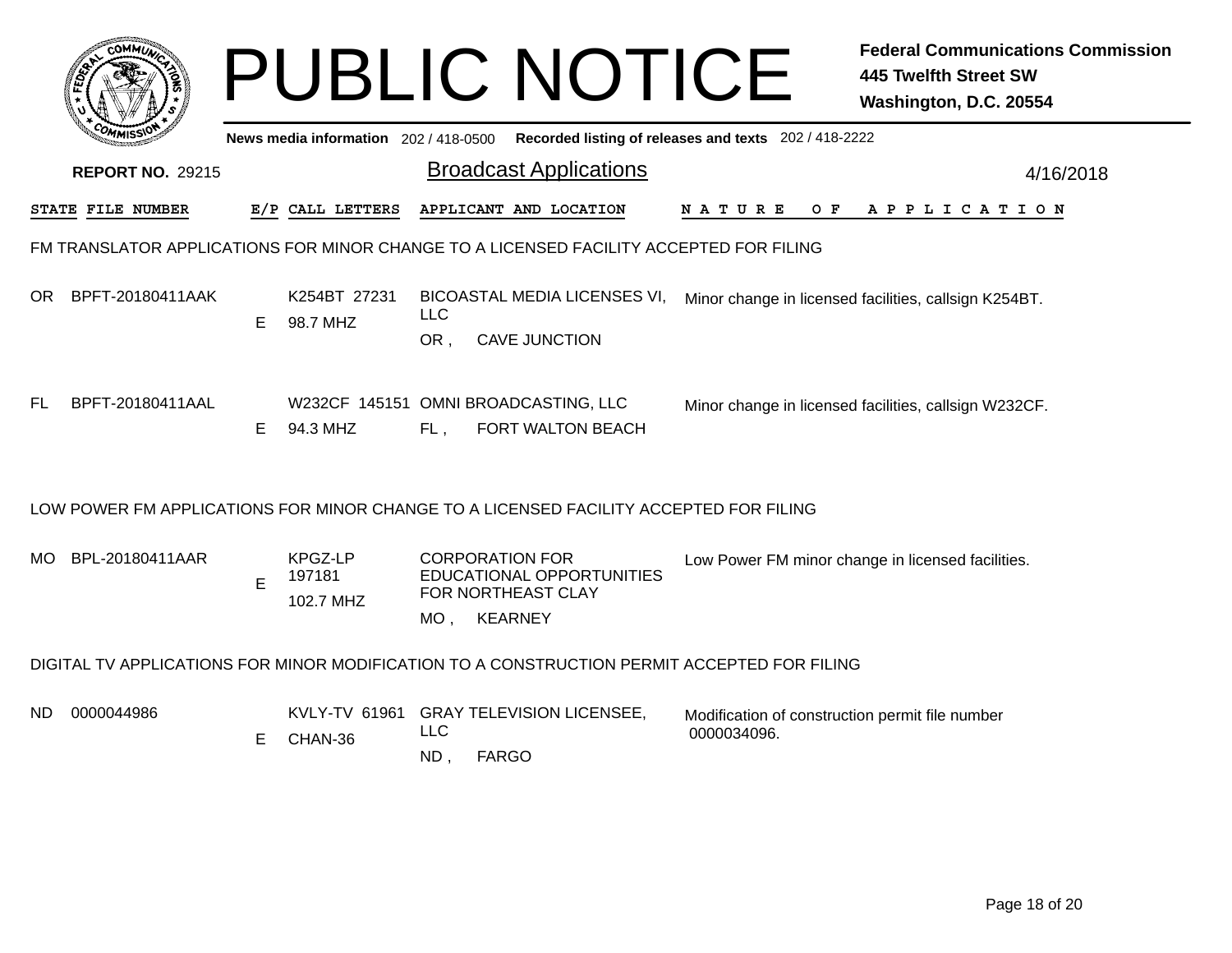|           | <b>COMMUT</b>                                                                   |    |                                                |                                                        | <b>PUBLIC NOTICE</b>                         |                                                                                                | <b>Federal Communications Commission</b><br><b>445 Twelfth Street SW</b><br>Washington, D.C. 20554                     |
|-----------|---------------------------------------------------------------------------------|----|------------------------------------------------|--------------------------------------------------------|----------------------------------------------|------------------------------------------------------------------------------------------------|------------------------------------------------------------------------------------------------------------------------|
|           |                                                                                 |    | News media information $202/418-0500$          |                                                        |                                              | Recorded listing of releases and texts 202 / 418-2222                                          |                                                                                                                        |
|           | <b>REPORT NO. 29215</b>                                                         |    |                                                |                                                        | <b>Broadcast Applications</b>                |                                                                                                | 4/16/2018                                                                                                              |
|           | STATE FILE NUMBER                                                               |    | E/P CALL LETTERS                               |                                                        | APPLICANT AND LOCATION                       | N A T U R E<br>O F                                                                             | A P P L I C A T I O N                                                                                                  |
|           |                                                                                 |    |                                                |                                                        |                                              | DIGITAL TV APPLICATIONS FOR MINOR MODIFICATION TO A CONSTRUCTION PERMIT ACCEPTED FOR FILING    |                                                                                                                        |
| ТX        | 0000049097                                                                      | E. | KLBK-TV 3660<br>CHAN-31                        | $TX$ ,                                                 | NEXSTAR BROADCASTING, INC.<br><b>LUBBOCK</b> | Modification of construction permit file number<br>0000028452.                                 |                                                                                                                        |
|           |                                                                                 |    |                                                |                                                        |                                              | FM TRANSLATOR APPLICATIONS FOR MINOR MODIFICATION TO A CONSTRUCTION PERMIT ACCEPTED FOR FILING |                                                                                                                        |
| FL        | BMPFT-20180411AAN                                                               | E. | W277BG 156561 CALL COMMUNICATIONS<br>103.5 MHZ | GROUP, INC.<br>FL,                                     | <b>BONITA SPRINGS</b>                        | Mod of CP                                                                                      |                                                                                                                        |
|           | FM TRANSLATOR APPLICATIONS FOR ORIGINAL CONSTRUCTION PERMIT ACCEPTED FOR FILING |    |                                                |                                                        |                                              |                                                                                                |                                                                                                                        |
| ТX        | BNPFT-20180322ABC                                                               |    | NEW 201085                                     | <b>TOWNSQUARE MEDIA</b><br>KILLEEN-TEMPLE LICENSE, LLC |                                              | CP New Station.                                                                                |                                                                                                                        |
|           |                                                                                 | E. | 94.3 MHZ                                       | $TX$ ,                                                 | <b>TEMPLE</b>                                | application for filing.                                                                        | Petitions to deny this application must be on file no later<br>than 15 days from the date of the notice accepting this |
| <b>PA</b> | BNPFT-20180327ACI                                                               |    | NEW 201658                                     | <b>NEW MILLENNIUM</b>                                  |                                              | CP New Station.                                                                                |                                                                                                                        |
|           |                                                                                 | E. | 102.9 MHZ                                      | $PA$ ,                                                 | COMMUNICATIONS GROUP, INC.<br><b>EVERETT</b> | application for filing.                                                                        | Petitions to deny this application must be on file no later<br>than 15 days from the date of the notice accepting this |